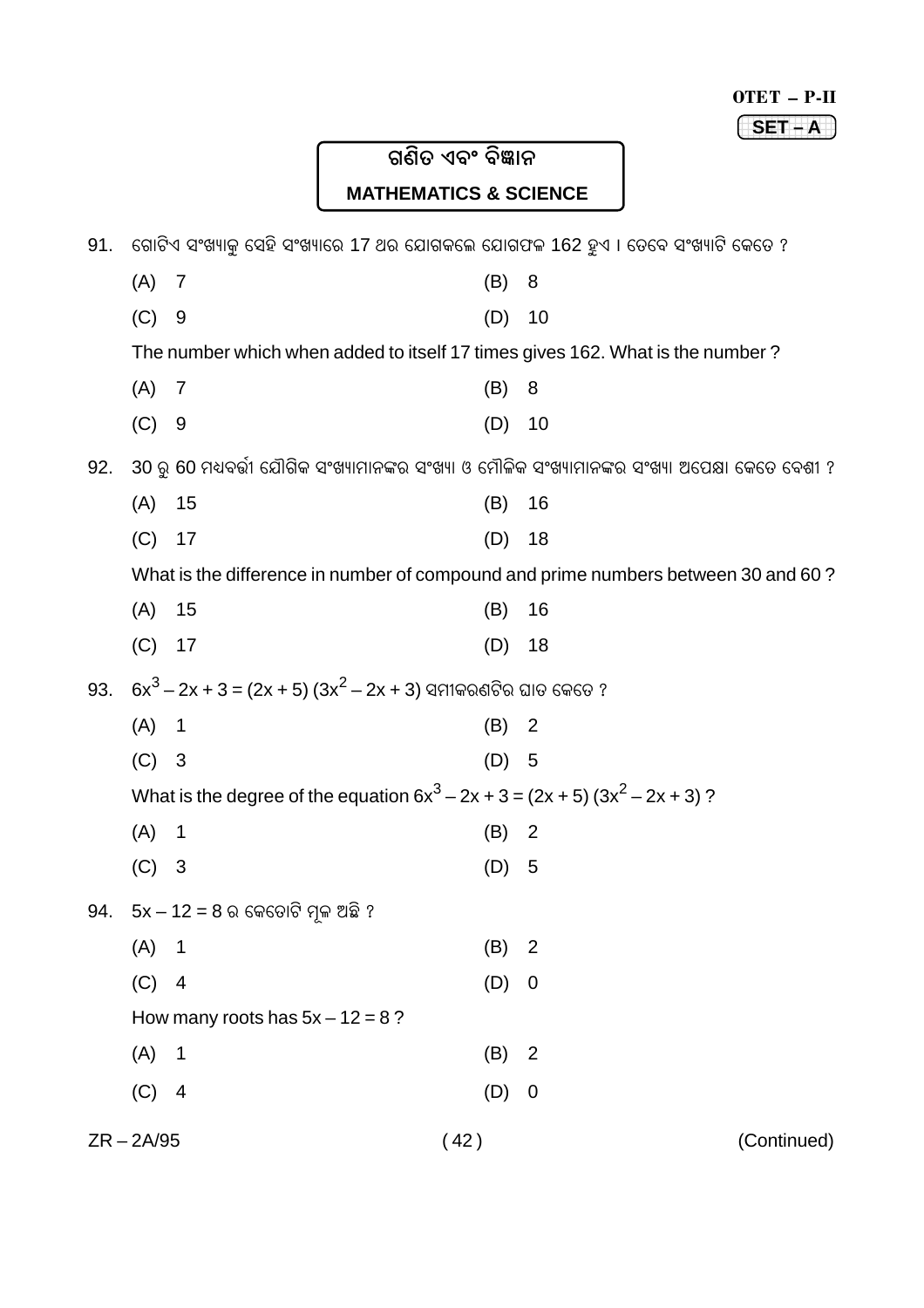#### OTET - P-II

 $SET - A$ 

95.  $4 + 3x + 2x^{2} + x^{3}$ ରୁ  $-x^{3} + 2x^{2} + 3x + 4$  ବିୟୋଗ କଲେ ବିୟୋଗ ଫଳ କେତେ ହେବ ?

(B)  $4x^2$  $(A)$  6x (D)  $-2x^2$ (C)  $2x^3$ 

What is the value when  $- x^3 + 2x^2 + 3x + 4$  is subtracted from  $4 + 3x + 2x^2 + x^3$ ?

(B)  $4x^2$  $(A)$  6x (D)  $-2x^2$ (C)  $2x^3$ 

96. 
$$
a^4 = \frac{81}{625}
$$
 696m 'a' o, 7119, 6969 ?  
\n(A)  $\pm \frac{3}{5}$  (B)  $\frac{3}{5}$   
\n(C)  $-\frac{3}{5}$  (D) 5  
\nIf  $a^4 = \frac{81}{625}$ , then what in the value of 'a' ?  
\n(A)  $\pm \frac{3}{5}$  (B)  $\frac{3}{5}$   
\n(C)  $-\frac{3}{5}$  (D) 5

97. 'x' ର ଗ୍ରଶନାମ୍ବକ ବିଲୋମିର ଯୋଗାମ୍ବକ ବିଲୋମି କେତେ ?

(A) 
$$
-x
$$
 (B)  $\frac{1}{x}$   
(C) 1 (D)  $-\frac{1}{x}$ 

What is the additive inverse of the multiplicative inverse of x?

| $(A)$ $-x$ | (B) $\frac{1}{x}$  |  |
|------------|--------------------|--|
| $(C)$ 1    | (D) $-\frac{1}{x}$ |  |

98.  $50 - 30 \div 10 + 8 - (5 + 2 - 1)$  କୁ ସରଳ କଲାବେଳେ କେଉଁଟି ଦ୍ୱିତୀୟ ସୋପାନ ଅଟେ ?

- $(A) 30 \div 10$  $(B)$  3 + 8  $(C) 5 + 1$ (D)  $50-5$
- 

(Continued)

 $ZR - 2A/95$ 

#### $(43)$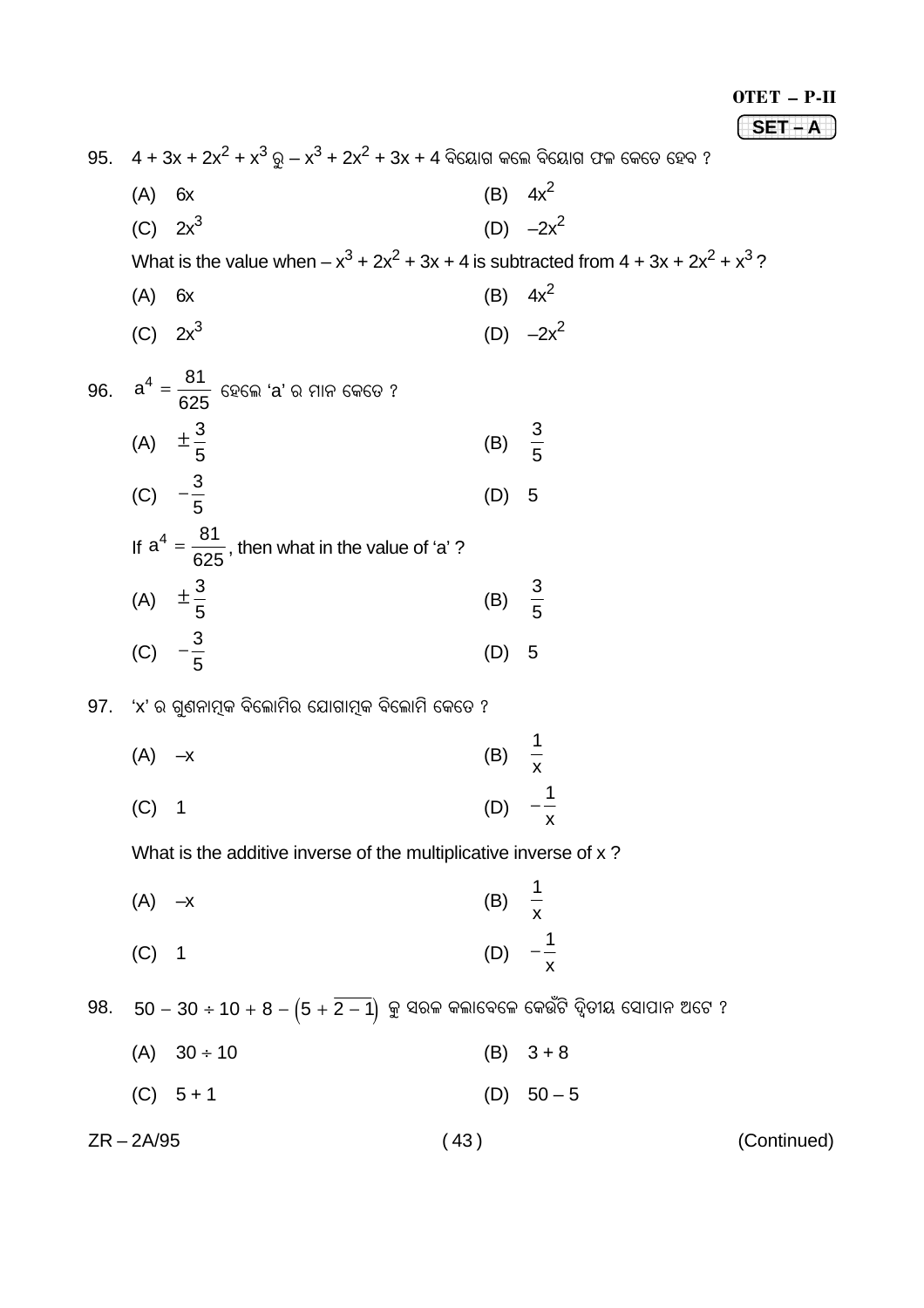.

What is the 2nd step of simplication of

|     | (A)        | $30 \div 10$                                                                 | (B) | $3 + 8$                                                                                                                                                                              |
|-----|------------|------------------------------------------------------------------------------|-----|--------------------------------------------------------------------------------------------------------------------------------------------------------------------------------------|
|     |            | $(C) 5 + 1$                                                                  | (D) | $50 - 5$                                                                                                                                                                             |
| 99. |            | ଭାଜ୍ୟ = ଭାଜକ × ଭାଗଫଳ + ଭାଗଶେଷ, ଏଇଟିକୁ କେଉଁ ପଦ୍ଧତି କୁହାଯାଏ ?                  |     |                                                                                                                                                                                      |
|     | (A)        | ନେପିରୀୟ ପଦ୍ଧତି                                                               | (B) | ଅଏଲର୍ ପଦ୍ଧତି                                                                                                                                                                         |
|     | (C)        | ଇଉକ୍ଲିଡୀୟ ପଦ୍ଧତି                                                             | (D) | ରାମାନୁଜନ୍ ପଦ୍ଧତି                                                                                                                                                                     |
|     |            | Divisor = Dividend $\times$ Quotient + Reminder, which method is it called ? |     |                                                                                                                                                                                      |
|     | (A)        | Napier's Method                                                              | (B) | <b>Euler Method</b>                                                                                                                                                                  |
|     | (C)        | Euclidean Method                                                             | (D) | Ramanujan Method                                                                                                                                                                     |
|     |            | 100. ଗୋଟିଏ ଦ୍ରବ୍ୟର ଲିଖିତ ମୂଲ୍ୟ ଉପରେ                                          |     | ିରହାତି ଦେଲାପରେ ବିକ୍ରିମୂଲ୍ୟ 96 ଟଙ୍କା ହୁଏ । ଦ୍ରବ୍ୟଟିର ଲିଖିତ ମୂଲ୍ୟ                                                                                                                      |
|     |            | କେତେ ଟଙ୍କା ?                                                                 |     |                                                                                                                                                                                      |
|     | (A)        | 133                                                                          | (B) | 144                                                                                                                                                                                  |
|     | (C)        | 117                                                                          | (D) | ଏଥିରୁ କୌଣସିଟି ନୁହେଁ                                                                                                                                                                  |
|     |            |                                                                              |     | After giving $33\frac{1}{3}$ % of discount on the marked price, the selling price becomes Rs. 96.<br>$99\frac{1}{3}$<br>What is the marked price of the article ?<br>$39\frac{1}{3}$ |
|     | (A)        | 133                                                                          | (B) | 144                                                                                                                                                                                  |
|     | (C)        | 117                                                                          | (D) | None of these                                                                                                                                                                        |
|     |            |                                                                              |     | 101. ରାମ 3 ଟଙ୍କାରେ 7ଟି ଲେୟୁ ଓ ଗୋପାଳ 41 ଟି ଲେୟୁକୁ 19 ଟଙ୍କାରେ କିଣିଲେ, ନିମ୍ନଲିଖିତ ଉକ୍ତିଗୁଡିକ ମଧ୍ୟରୁ କେଉଁଟି                                                                              |
|     | ପ୍ରଯୁଜ୍ୟ ? |                                                                              |     |                                                                                                                                                                                      |
|     | (A)        | ରାମ ଶୟାରେ କିଶିଲା                                                             | (B) | ଗୋପାଳ ଶୟାରେ କିଣିଲା                                                                                                                                                                   |
|     | (C)        | ଉଭୟ ସମାନ ଦରରେ କିଶିଲେ                                                         | (D) | ଏଥ୍ ମଧ୍ୟରୁ କୌଣସିଟି ନୁହେଁ                                                                                                                                                             |
|     |            | ment is true?                                                                |     | Ram bought 7 lemon in Rs. 3 and Gopal 41 lemons in Rs. 19, which of the following state-                                                                                             |
|     | (A)        | Rama bought in cheaf rate                                                    | (B) | Gopal bought in cheaf rate                                                                                                                                                           |
|     | (C)        | Both purchased at the same rate                                              | (D) | None of these                                                                                                                                                                        |
|     |            |                                                                              |     |                                                                                                                                                                                      |

ZR – 2A/95 ( 44 ) (Continued)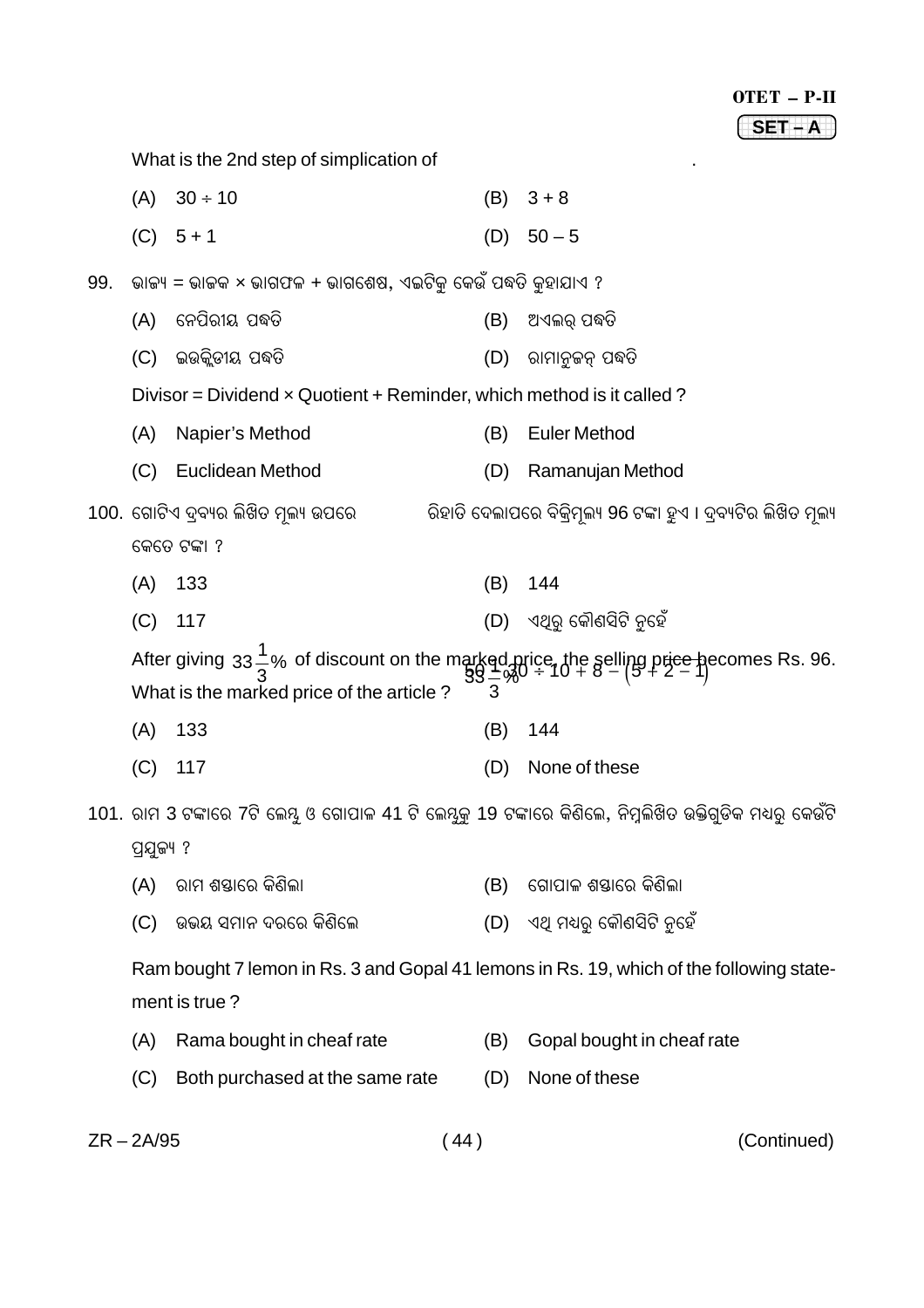$SET - A$ 

102. ଯଦି 3A = 5B ଏବଂ 4B = 6C ହୁଏ । ତେବେ A : C = କେତେ ?

| (A) 5:2                                      | (B) 3:5 |
|----------------------------------------------|---------|
| $(C)$ 2:5                                    | (D) 4:5 |
| If $3A = 5B$ and $4B = 6C$ , then A : C is ? |         |
| (A) 5:2                                      | (B) 3:5 |
| $(C)$ 2:5                                    | (D) 4:5 |

103. ଦଭ ଚିତ୍ରରେ EC || AB, m| ECD = 70 $^{\circ}$  ଏବଂ m| BDO = 20 $^{\circ}$  ତେବେ m $\boxed{\text{OBD}}$  = କେତେ ?



| $(A) 20^{\circ}$ |                  | (B) $50^{\circ}$ |
|------------------|------------------|------------------|
| $(C) 60^{\circ}$ | (D) $70^{\circ}$ |                  |

 $ZR - 2A/95$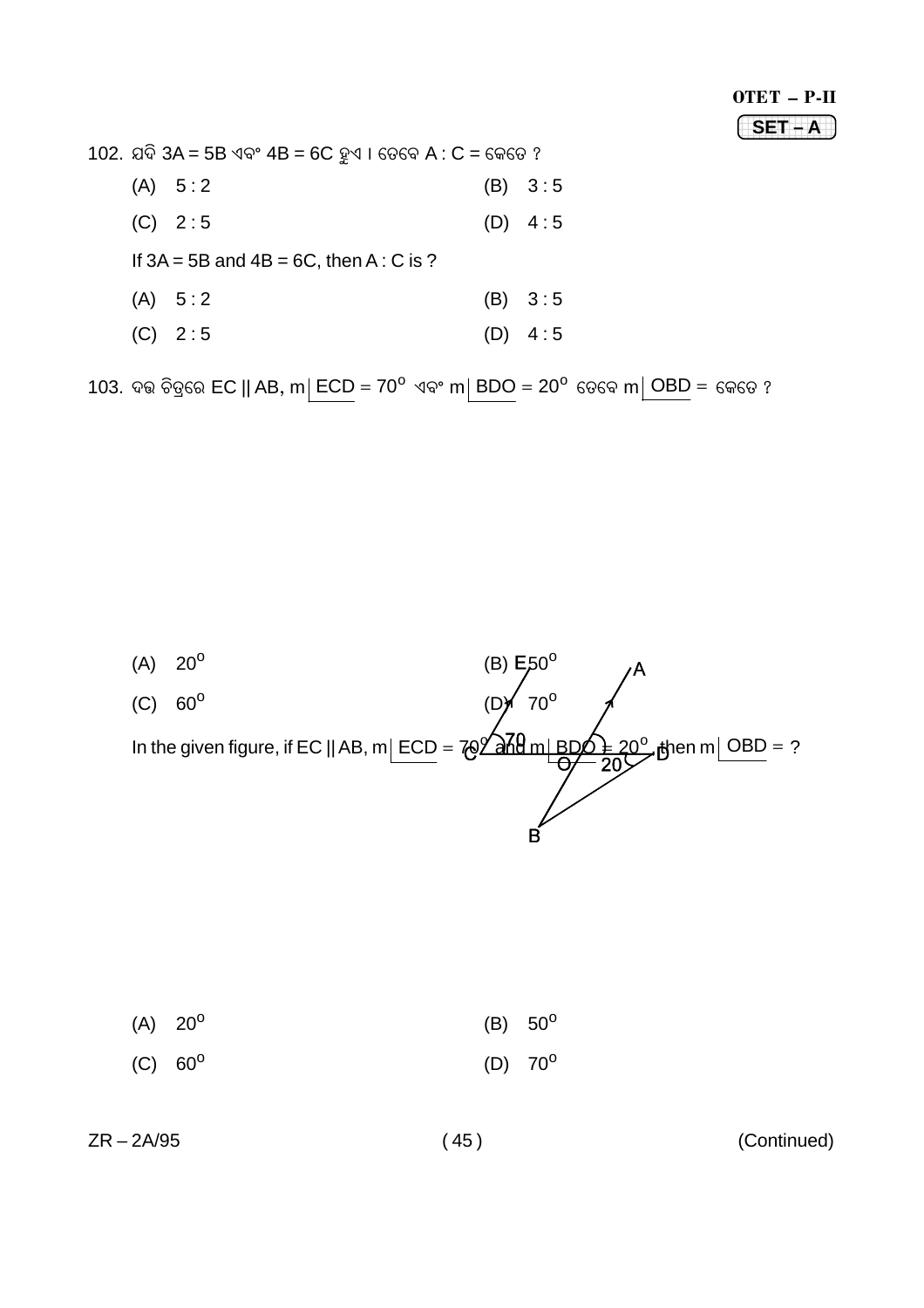# OTET – P-II 1234567890123456789 1234567890123456789 1234567890123456789 **SET – A** 104. ଗୋଟିଏ ତ୍ରିଭୁଜ ବହିଃସ୍ଥକୋଣ ସଂଖ୍ୟା କେତେ : (A) 3 (B) 4 (C) 5 (D) 6 The number of Exterior angle of a triangle is : (A) 3 (B) 4 (C) 5 (D) 6 105. ଦୁଇଟି ବା ତହିଁରୁ ଅଧିକ ତ୍ରିଭୂଜର ଭୂମିମାନେ ଏକ ସରଳ ରେଖାରେ ରହିଲେ ଏବଂ ସେମାନଙ୍କର ଶୀର୍ଷ ବିନ୍ଦୁ ଅଭିନ୍ନ ହେଲେ,  $\widehat{G}$ ଭୁଜଗୁଡ଼ିକ : (A) ସମଭୂମି ବିଶିଷ୍ଟ ହେବେ (B) ସମକ୍ଷେତ୍ର ବିଶିଷ୍ଟ ହେବେ (C) ସମ ଉଚ୍ଚତା ବିଶିଷ୍ଟ ହେବେ (D) ସମ ମଧ୍ୟମା ବିଶିଷ୍ଟ ହେବେ When the bases of two or more than two triangles lie in a straight line and their vertex is one, then the triangles are : (A) With same base (B) With same area (C) With same height (D) With same median 106. ଦୂଇଟି ସନ୍ନିହିତ କୋଣର କେତୋଟି ସାଧାରଣ ବାହୁ ଥାଏ ?  $(A)$  1 (B) 2  $(C)$  3 (D) ଆଦୌ ନଥାଏ How many common sides of two adjacent angle ?  $(A)$  1 (B) 2 (C) 3 (D) None of these 107. ଗୋଟିଏ ବ଼ଭର କ୍ୟା ଓ ତା'ର ସଂପ୍ତକ୍ତ ଚାପ ଦାରା ଗଠିତ ଚିତ୍କ କ'ଣ କହାଯାଏ ? (A) ¯õÿˆÿLÿÁÿæ (B) ¯õÿˆÿQƒ  $(C)$  ବଉର ପରିଧ $(D)$  ଅର୍ଦ୍ଧବଭ What is the shape formed by the chord and its arc of a circle ? (A) Sector (B) Segment (C) Circumference of the circle (D) Half circle

ZR – 2A/95 ( 46 ) (Continued)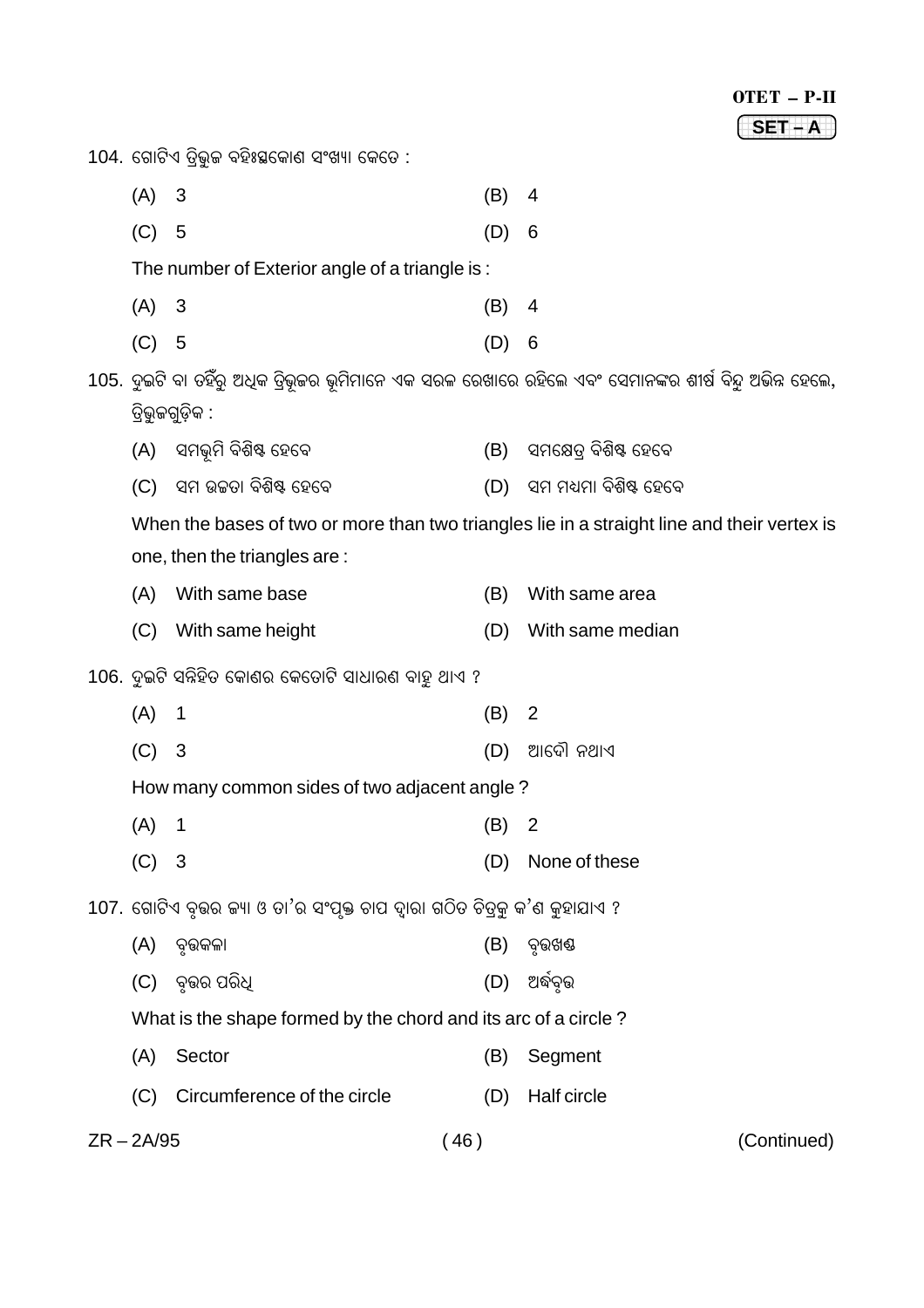$SET-A$ 

| 108. ABCD ଟ୍ରାପିକିୟମ୍ରେ ଯଦି AB    CD ହୁଏ, ତେବେ AC <sup>2</sup> + BD <sup>2</sup> = ? |                                                                                           |     |                |     |         |                                  |     |    |
|--------------------------------------------------------------------------------------|-------------------------------------------------------------------------------------------|-----|----------------|-----|---------|----------------------------------|-----|----|
|                                                                                      | (A) $BC^2 + AD^2 + 2BC$ . AD                                                              |     |                |     |         | (B) $AB^2 + CD^2 + 2AB \cdot CD$ |     |    |
|                                                                                      | (C) $AB^2 + CD^2 + 2AD \cdot BC$                                                          |     |                |     |         | (D) $BC^2 + AD^2 + 2AB$ . CD     |     |    |
|                                                                                      | In a trapezium if AB    CD, then $AC^2 + BD^2 = ?$                                        |     |                |     |         |                                  |     |    |
|                                                                                      | (A) $BC^2 + AD^2 + 2BC \cdot AD$                                                          |     |                |     |         | (B) $AB^2 + CD^2 + 2AB \cdot CD$ |     |    |
|                                                                                      | (C) $AB^2 + CD^2 + 2AD \cdot BC$                                                          |     |                |     |         | (D) $BC^2 + AD^2 + 2AB \cdot CD$ |     |    |
|                                                                                      | 109. ପାଞ୍ଚଟି ଅସମାନ୍ତର ସରଳରେଖା ପରୟରକୁ ସର୍ବାଧିକ କେତୋଟି ବିନ୍ଦୁରେ ଛେଦ କରି ପାରିବେ ?            |     |                |     |         |                                  |     |    |
| (A)                                                                                  | $\mathbf 1$                                                                               | (B) | $\overline{4}$ |     | $(C)$ 5 |                                  | (D) | 10 |
|                                                                                      | The maximum number of points in which five non parallel lineed will intersect each        |     |                |     |         |                                  |     |    |
| other?                                                                               |                                                                                           |     |                |     |         |                                  |     |    |
| (A) 1                                                                                |                                                                                           | (B) | $\overline{4}$ |     | $(C)$ 5 |                                  | (D) | 10 |
|                                                                                      | 110. ନିମ୍ନଲିଖିତ ଚିତ୍ରଗୁଡ଼ିକ ମଧ୍ୟରୁ କେଉଁଟିର ପ୍ରତିସମ ଅକ୍ଷ ନାହିଁ ?                           |     |                |     |         |                                  |     |    |
| (A)                                                                                  | ବିଷମବାହୁ ତ୍ରିଭୂଜ                                                                          |     |                | (B) |         | ଆୟତ ଚିତ୍ର                        |     |    |
| (C)                                                                                  | ସାମନ୍ତରିକ ଚିତ୍ର                                                                           |     |                | (D) | ବୃତ୍ତ   |                                  |     |    |
|                                                                                      | From the following figure, which have no symetrical axis?                                 |     |                |     |         |                                  |     |    |
| (A)                                                                                  | <b>ScaleneTriangles</b>                                                                   |     |                | (B) |         | Rectangles                       |     |    |
| (C)                                                                                  | Parallelogram                                                                             |     |                | (D) | Circle  |                                  |     |    |
|                                                                                      | 111.  ନିମ୍ନୋକ୍ତ ମଧ୍ୟରୁ କେଉଁଟି ଗଣିତ ପାଠ୍ୟପୁଷକ ପ୍ରସ୍ତୁତି ନୀତି ଉପରେ ଆଧାରିତ ନୁହେଁ ?           |     |                |     |         |                                  |     |    |
| (A)                                                                                  | ବିଦ୍ୟାର୍ଥୀ କୈନ୍ଦିକ                                                                        |     |                | (B) |         | ନମନୀୟ ଓ ଦୈନନ୍ଦିନ ଜୀବନ ସମ୍ପର୍କିତ  |     |    |
| (C)                                                                                  | ଅନ୍ୟାନ୍ୟ ପାଠ୍ୟ ବିଷୟ ସହ ସମନ୍ୱୟ                                                             |     |                | (D) |         | ଅନମନୀୟ ପାଠ୍ୟ ବସ୍ତୁ               |     |    |
|                                                                                      | Which one of the following is not associated with the principles of preparing mathematics |     |                |     |         |                                  |     |    |
|                                                                                      | text books?                                                                               |     |                |     |         |                                  |     |    |
| (A)                                                                                  | Learner centred                                                                           |     |                |     |         |                                  |     |    |
| (B)                                                                                  | Flexible and related to day-to-day life                                                   |     |                |     |         |                                  |     |    |
| (C)                                                                                  | Correlation with other curricular subjects                                                |     |                |     |         |                                  |     |    |
| (D)                                                                                  | Inflexible contents                                                                       |     |                |     |         |                                  |     |    |

 $ZR - 2A/95$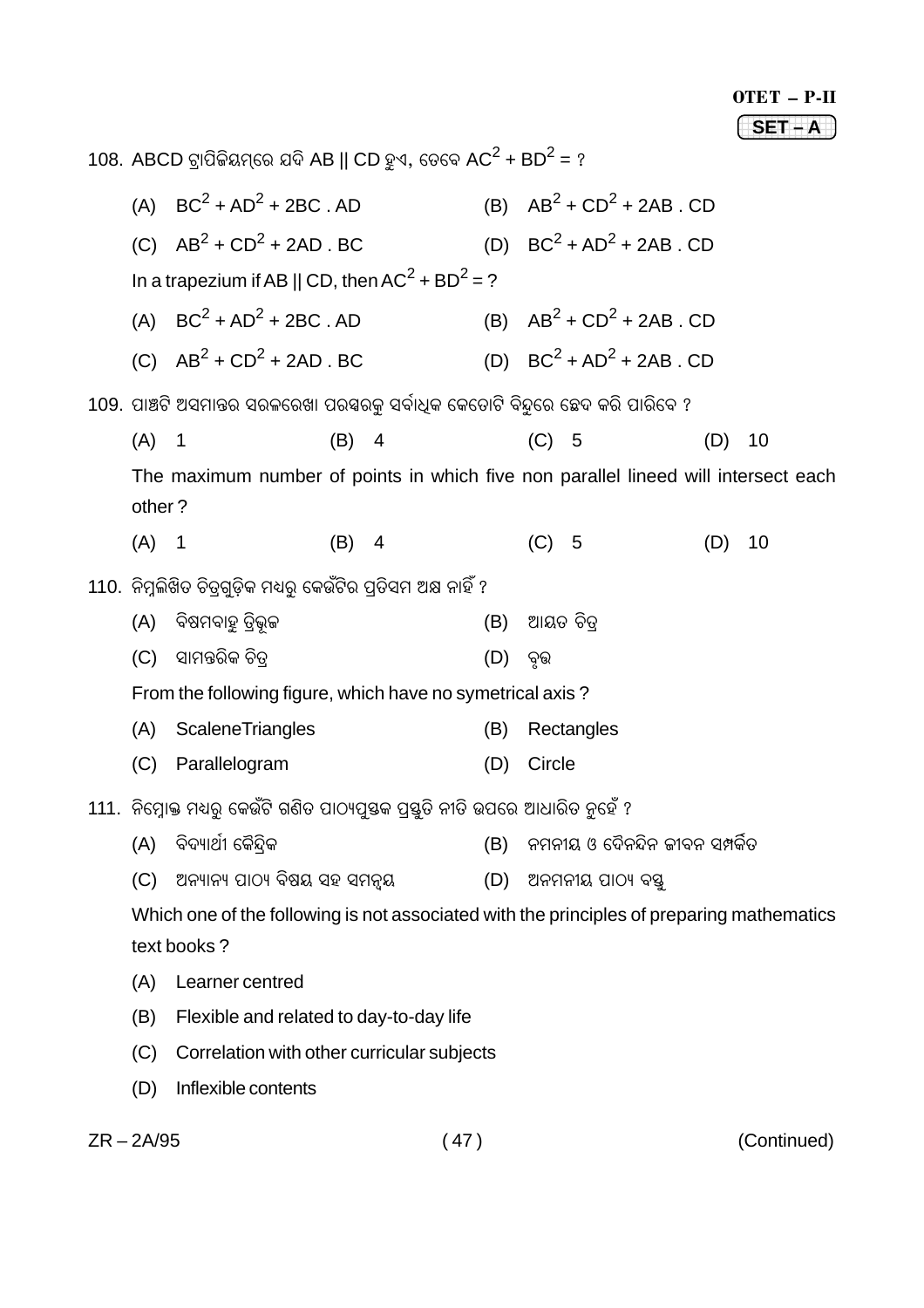#### $OTET - P-II$

(SET-A )

112. ''ଏକ ପରୀକ୍ଷଣ ଯେଉଁ ଉଦ୍ଦେଶ୍ୟରେ ପୃଷ୍ଠୁତ ହୋଇଥାଏ, ତାହା ସେହି ଉଦ୍ଦେଶ୍ୟ ପରିମାପ କରେ ।'' ଏହା ପରୀକ୍ଷଣର କେଉଁ ଗୁଣକୁ ସ୍ୱଚାଇ ଥାଏ ?

- (A) ଉପଯୋଗିତା (B) ବସ୍ତନିଷତା
- (C) ବିଶ୍ୱସନିୟତା (D) ବୈଧତା

"A test measures that it intends to measure." Which quality of the Test does it indicate?

- (A) Usability (B) Objectivity
- (C) Reliability (D) Validity

113. ପାଥମିକ ବିଦ୍ୟାଳୟରେ ଗଣିତ ଶିକ୍ଷାଦାନର ପାରୟିକ ଅବସ୍ଥାରେ ଶିକ୍ଷାର୍ଥୀର କେଉଁ ଦକ୍ଷତା ଉପରେ ଗରତ୍ର ଦେବା ଆବଶ୍ୟକ ?

- (A) ସଂଖ୍ୟା ପରିଚିତି ଓ ଗଣନ (B) ସଂଖ୍ୟା ଗ୍ଣନ ଓ ଭାଗକିୟା
- (C) ଗାଣିତିକ ସଂକେତର ପ୍ରୟୋଗ (D) ଉଚ୍ଚତା ଓ ଓକନର ପରିମାପ

Priority is to be given on which ability during the initial stages of teaching Mathematics in the primary schools?

- (A) Number indentification and counting (B) Multiplication and Division of numbers
- (C) Application of Mathematical symbols (D) Measurement of height and weight

114. ନିମ୍ନୋକ୍ତ ମଧ୍ୟରୁ କେଉଁଟି ସର୍ବୋକୃଷ୍ଟ ଗାଣିତିକ ଦକ୍ଷତାର ସ୍ୱଚକ ?

- (A) ଗାଣିତିକ ଲିଖନ
- (B) ଗାଣିତିକ ସମସ୍ୟାର ବିଶ୍ଳେଷଣ
- (C) ଗାଣିତିକ ଭାଷାକ ସାଙ୍କେତିକ ଭାଷାରେ ରୂପାନ୍ତରଣ
- (D) ଗାଣିତିକ ସମାଧାନ ପକିୟାରେ ତ୍ୱଟି ନିର୍ଣ୍ଣୟ ଓ ସଂଶୋଧନ

Which one of the following is the indicator of the top-most mathematical ability?

- (A) Writing mathematical definitions
- $(B)$ Analysing mathematical problems
- (C) Translation of mathematical language into symbolic representation
- (D) Identifying errors in mathematical solutions and incorporating corrections

 $ZR - 2A/95$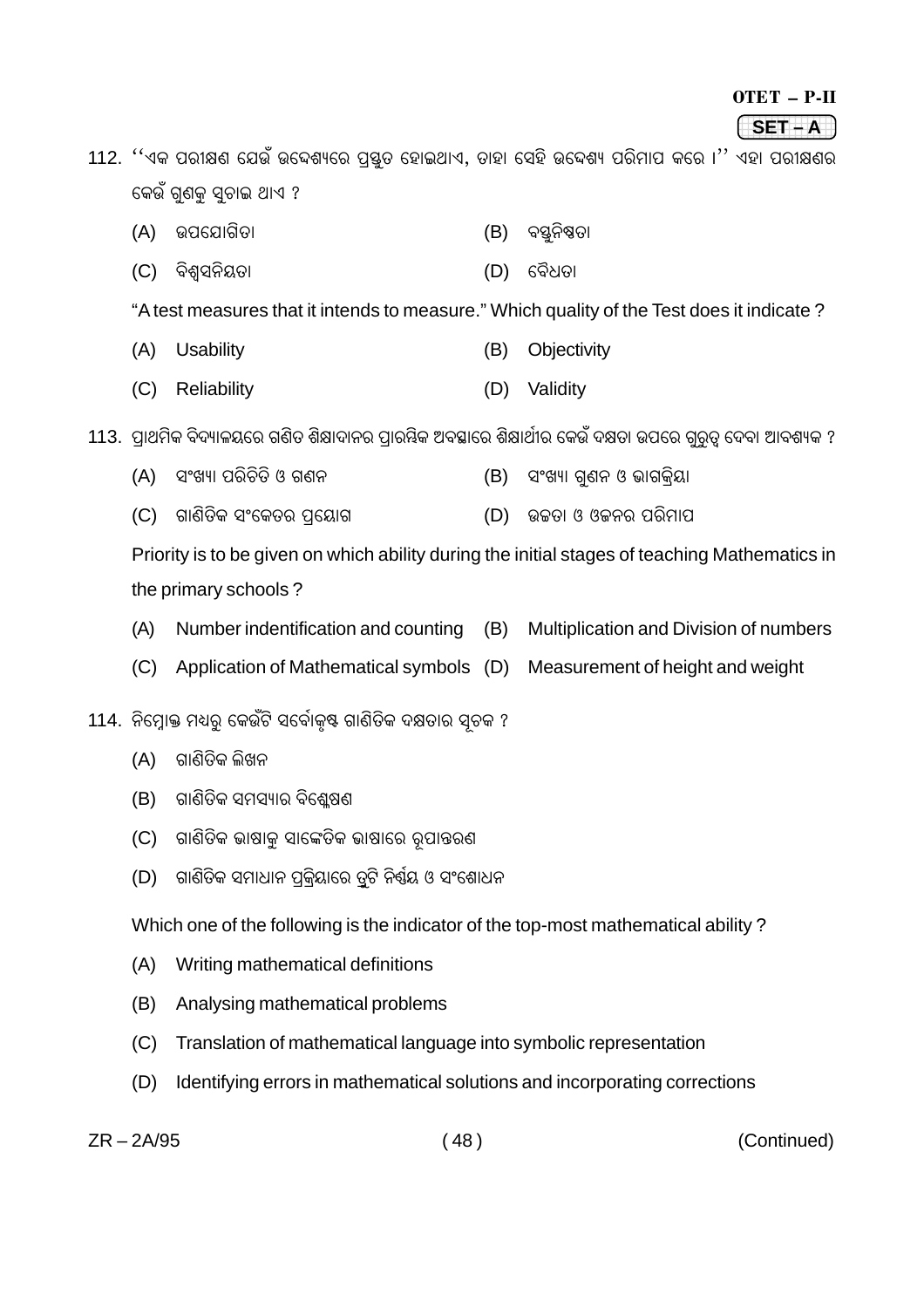115. ଅନ୍ତର୍ନିହିତ ସଂରଚନା ଦୃଷ୍ଟି କୋଣରୁ କେଉଁଟି ଗଣିତ ଶିକ୍ଷାଦାନର ବୈଶିଷ୍ୟ ?

- (A) ଶ୍ୱଙ୍ଖଳିତ ପ୍ରକାଶ ଭଙ୍ଗୀ
- (B) ବିଷୟବସ୍ତୁର ଶୃଙ୍ଖଳିତ ଓ କ୍ରମାନୁସାର ସଜ୍ଞୀକରଣ
- (C) ବିଷୟବୟଗୁଡ଼ିକର ପାରସ୍ପରିକ ସମ୍ପର୍କ
- (D) ଉପରୋକ୍ତ ସମୟ

Which characteristic indicates the organisation of Mathematics curriculum ?

- (A) Systematic Presentation
- (B) Systematic and sequential arrangement of contents
- (C) Inter-relation of topics
- (D) All of the above

116. କଣେ ଛାତ୍ ଉର୍ଦ୍ଧ୍ୱ କ୍ମରେ ସଂଖ୍ୟାଗ୍ଡ଼ିକ ସକାଇ ଲେଖି ପାର୍ଛି । ଏହା ବିଦ୍ୟାର୍ଥୀର କେଉଁ ଦକ୍ଷତାକ୍ ସ୍ତାଉଛି ?

- (A) ବଡ଼ ଓ ସାନ ସଂଖ୍ୟା ଚିହିପାର଼ିଛି (B) ବଡ଼ ଓ ସାନ ସଂଖ୍ୟା ପ୍ଥକ୍ କରିପାର଼ିଛି
- (C) ବଡ଼ ଓ ସାନ ସଂଖ୍ୟାର କ୍ରମ ବୁଝିପାରୁଛି (D) ବଡ଼ ଓ ସାନ ସଂଖ୍ୟା ଲେଖିପାରୁଛି

A learner arranges the numbers in ascending order. Which ability of the learner is indicated by it ?

- (A) Identifies big and small numbers
- (B) Distinguishes big and small numbers
- (C) Understands the sequence of big and small numbers
- (D) Writes big and small numbers
- 117. ଜଣେ ଛାତ୍ ଭିନ୍ନ ଭିନ୍ନ ଆକାରରେ ଭିନ୍ନ ଭିନ୍ନ ବ଼ଉ ଅଙ୍କନ କରି ଦେଖିଲେ ଯେ, ପ୍ରତ୍ୟେକ ବ଼ଉର ବ୍ୟାସ କେନ୍ଦ୍ ବିନ୍ଦୁକ ସ୍ପର୍ଶ କର୍ଛି ଏବଂ ବୂତ୍ତର ବ୍ୟାସ ବ୍ୟାସାର୍ଦ୍ଧର ଦୂଇଗ୍ଣ । ଏହା ଗଣିତର କେଉଁ ପଦ୍ଧତିକ ସ୍ତାଉଛି ?
	- (A) Aæ{ÀÿæÜÿ (B) A¯ÿ{ÀÿæÜÿ
	- (C) ¯ÿç{ÉÈÌ~ (D) Óó{ÉÈÌ~

While drawing different circles of different size, a student observed that the diameter touches the centre and the diameter of the circle is twice its radius. Which methods of teaching mathematics does it indicate ?

- (A) Inductive (B) Deductive
- (C) Analysis (D) Synthesis

ZR – 2A/95 ( 49 ) (Continued)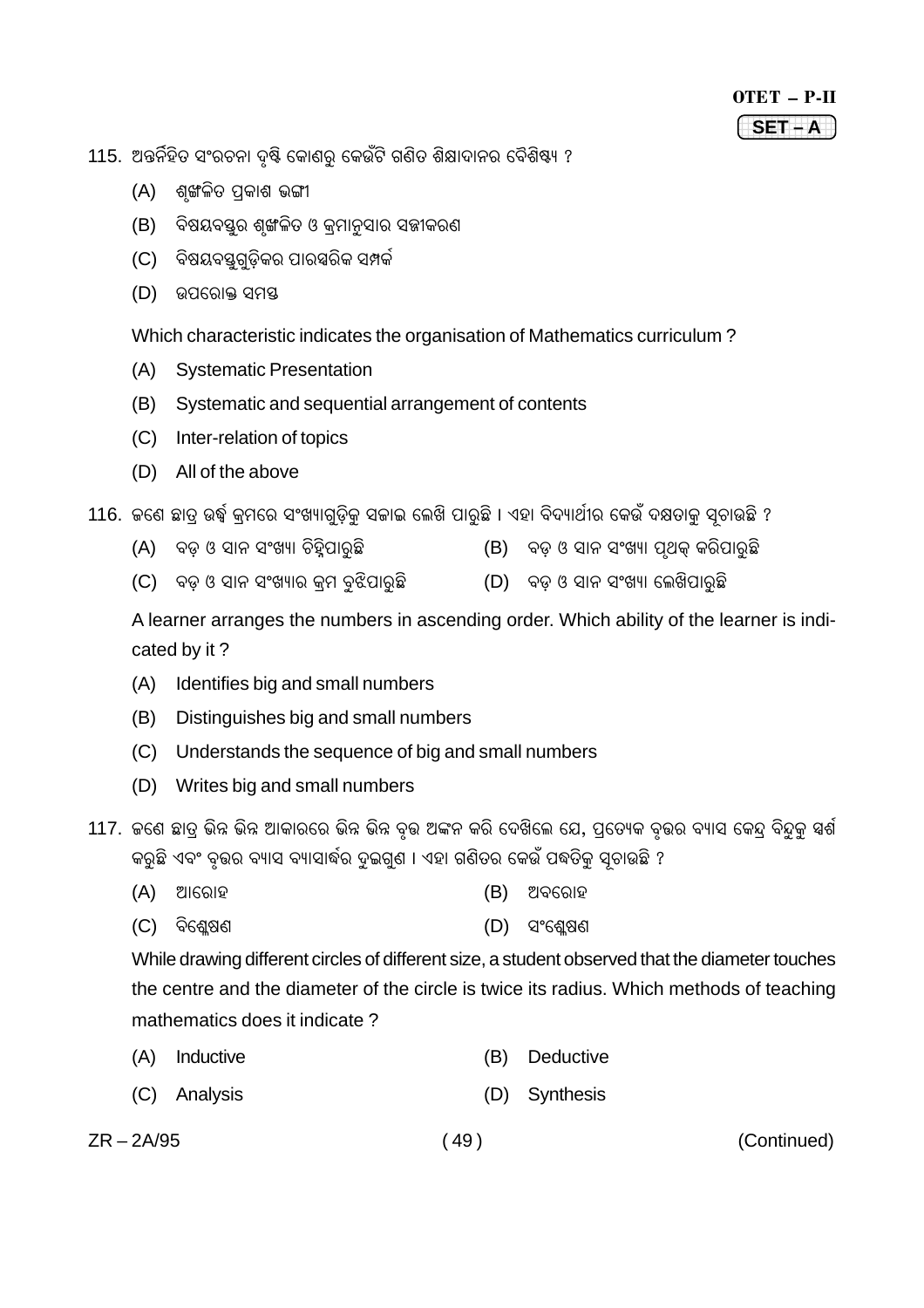# $OTET - P-II$  $SET - A$

118. ଉଚ୍ଚଶ୍ରେଣୀରେ କ୍ୟାମିତିକ ଯୁକ୍ତିମୁଳକ ପ୍ରମାଣ ନିମନ୍ତେ କେଉଁ ପଦ୍ଧତି ଉପଯୋଗ କରାଯାଇଛି ?

- $(A)$ ଆରୋହ  $(B)$  ଅବରୋହ
- (C) ବିଶ୍ୱେଷଣ (D) ସମସ୍ୟା ସମାଧାନ

Which methods of mathematics is follows in solving geometrical logical problems:

- $(A)$ Inductive  $(B)$ Deductive
- (D) Problem solving (C) Analysis
- 119. ନିମ୍ରୋକ୍ତ ମଧ୍ୟର କେଉଁଟି ଆରୋହ ପଦ୍ଧତିର ତ୍ରଟି ଅଟେ ?
	- (A) ସମୟ ଗାଣିତିକ ସମାଧାନ ପାଇଁ ଅନପଯକ୍ତ । (B) ସମୟ ସାପେକ୍ଷ ପଦ୍ଧତି
	- (C) ଭ୍ରମାମକ ସିଦ୍ଧାନ୍ତ ସୟାବନା (D) ଉପରୋକ୍ତ ସମୟ
	- Which of the following is a disadvantages of Inductive method?
	- Not useful to solve all mathematical problems  $(A)$
	- $(B)$ Time consuming method
	- (C) Possibility in error in findings
	- (D) All of the above

120. ଗଣେଶ ପ୍ରଜା ପାଳନ ନିମନ୍ତେ ଶିକ୍ଷକ ଛାତ୍ରମାନଙ୍କ ପାଇଁ କେତେକ ପ୍ରକଳ୍ପ କାର୍ଯ୍ୟ ଧାର୍ଯ୍ୟ କଲେ । ନିମ୍ରୋକ୍ତ ମଧ୍ୟର୍ କେଉଁଟି ପକଳ୍ପ କାର୍ଯ୍ୟ ସମ୍ପର୍କିତ ନହେଁ ?

- (A) ସାଳ ସଜ୍ଞା କରିବା (B) ଚାନ୍ଦା ଆଦାୟ କରିବା
- (D) ଗଣେଶ ପ୍ରଜା ବିଷୟରେ ରଚନା ଲେଖିବା (C) ପ୍ରଜା ସାମଗୀ କିଣିବା

A project work was assigned to a group of student for celebration of Ganesh Puja in a school, which of the following is not related to the project?

- Making decoration and arrangement (B) Collecting fees  $(A)$
- (C) Purchasing Puja materials (D) Writing essay on Ganesh Puja
- 121. (a) ସମନ୍ତିତ ପଦ୍ଧତିରେ ବିଜ୍ଞାନ ପାଠ୍ୟକ୍ମ ପ୍ରସ୍ତି ଥିମ୍ ଭିଭିକ ପଦ୍ଧତି ଅଟେ ।
	- ସମନ୍ୱିତ ପଦ୍ଧତିରେ ପୃଷ୍ଠତ ବିଜ୍ଞାନ ପାଠ୍ୟକ୍ମ ଉଚ୍ଚ ପ୍ରାଥମିକ ସ୍ତରର / ଶ୍ୱେଣୀର ବିଦ୍ୟାର୍ଥୀଙ୍କ ପାଇଁ ଉପଯୁକ୍ତ ଅଟେ ।  $(b)$
	- ସମନ୍ତିତ ପଦ୍ଧତିରେ ପ୍ରୟତ ବିଜ୍ଞାନ ପାଠ୍ୟକ୍ମ ଉଚ୍ଚପାଥମିକ ଶେଣୀର ବିଦ୍ୟାର୍ଥୀଙ୍କ ପାଇଁ ଉପଯକ୍ତ ନହେଁ ।  $(c)$
	- ବିଜ୍ଞାନ ବିଷୟବୟର ସମୟ ବିଭାଗକ ନେଇ ସମନ୍ତିତ ପାଠ୍ୟକ୍ମ ପ୍ରୟୁତି ସ୍ୱବପର ନହେଁ ।  $(d)$
	- (a) ଓ (b) ଠିକ ଏବଂ (c) ଓ (d) ଭଲ  $(B)$  (c)  $(3)(d)$  ଠିକ ଏବଂ (a)  $(3)(b)$  ଭଲ  $(A)$
	- (C) (a) ଓ (c) ଠିକ୍ ଏବଂ (b) ଓ (d) ଭୁଲ୍  $(D)$  (b) ଓ (d) ଠିକ୍ ଏବଂ (a) ଓ (c) ଭୁଲ୍

 $ZR - 2A/95$ 

 $(50)$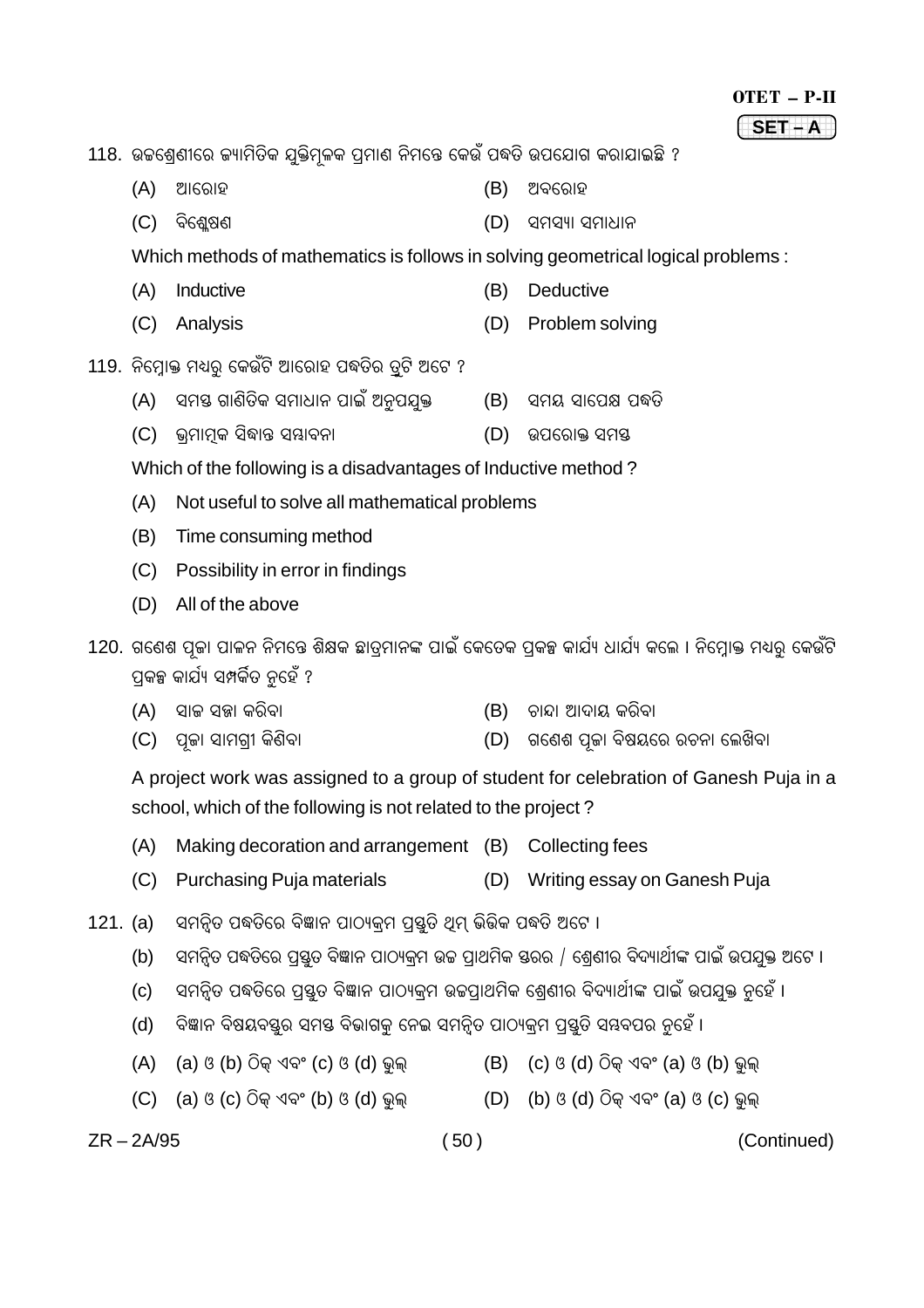| OTET | P-II |  |
|------|------|--|
|      |      |  |

1234567890123456789 1234567890123456789 1234567890123456789 **SET – A**

- (a) Integrated approach of curriculum construction in science is a theme-based approach.
- (b) Integrated science curriculum is quite suitable for the learners of upper primary classes.
- (c) Integrated science curriculum is not suitable for the learners of upper primary classes.
- (d) It is not possible to prepare integrated curriculum taking all branches of science.
- (A) (a) and (b) are correct and (c) and (d) are wrong
- (B) (c) and (d) are correct and (a) and (b) are wrong
- (C) (a) and (c) are correct and (b) and (d) are wrong
- (D) (b) and (d) are correct and (a) and (c) are wrong
- 122. କେଉଁଟି ଅନ୍ୟ ତିନୋଟି ଠାର ଭିନ୍ନ ?
	- (A) `íÿœÿ (B) Éþç†ÿ `íÿœÿ
	- (C) କଲିଚନ (D) ଚନ ପଥର

Which one is different from the other three ?

- (A) Lime (B) Slaked lime
- (C) Quick lime (D) Lime stone
- 123. କେଉଁ କେଉଁ ଦର୍ପଣରେ ସମାନ ଆକାର ଓ ଆକୃତି ବିଶିଷ୍ଟ ଆଭାସୀ ପ୍ରତିବିୟ ଗଠିତ ହୋଇଥାଏ ?
	- (A) କେବଳ ସମତଳ ଦର୍ପଣରେ (B) ଉଭୟ ସମତଳ ଓ ଅବତଳ ଦର୍ପଣରେ
	- (C) ଉଭୟ ସମତଳ ଓ ଉତ୍ତଳ ଦର୍ପଣରେ (D) ସମତଳ, ଅବତଳ ଓ ଉତ୍ତଳ-ଏ ସମୟ ଦର୍ପଣରେ

In which mirrors virtual image of the same size and shape is formed ?

- (A) Only in plane mirror
- (B) Both in plane and concave mirrors
- (C) Both in plane and convex mirrors
- (D) Plane, concave and convex in all these mirrors

### 124. ଫଳପୁଦ ବିଜ୍ଞାନ ଶିକ୍ଷାଦାନ ଓ ଶିକ୍ଷଣ ନିମିଭ :

- (a) ଆବଶ୍ୟକୀୟ ଉପକରଣ ଥିବା ବିଜ୍ଞାନାଗାର ଆବଶ୍ୟକ ।
- (b) ଉପାୟବନ୍ତ (ଯନୁଶୀଳ) ଶିକ୍ଷକ ଆବଶ୍ୟକ ।
- (c) ଶିକ୍ଷକ ଓ ବିଦ୍ୟାର୍ଥୀ ଅନୁପାତ କମ୍ ହେବା ଆବଶ୍ୟକ ।
- (d) ଯଥେଷ୍ଟ ସଂଖ୍ୟକ ସହାୟକ ପ୍ରସ୍ତକ ଥିବା ଆବଶ୍ୟକ ।

ZR – 2A/95 ( 51 ) (Continued)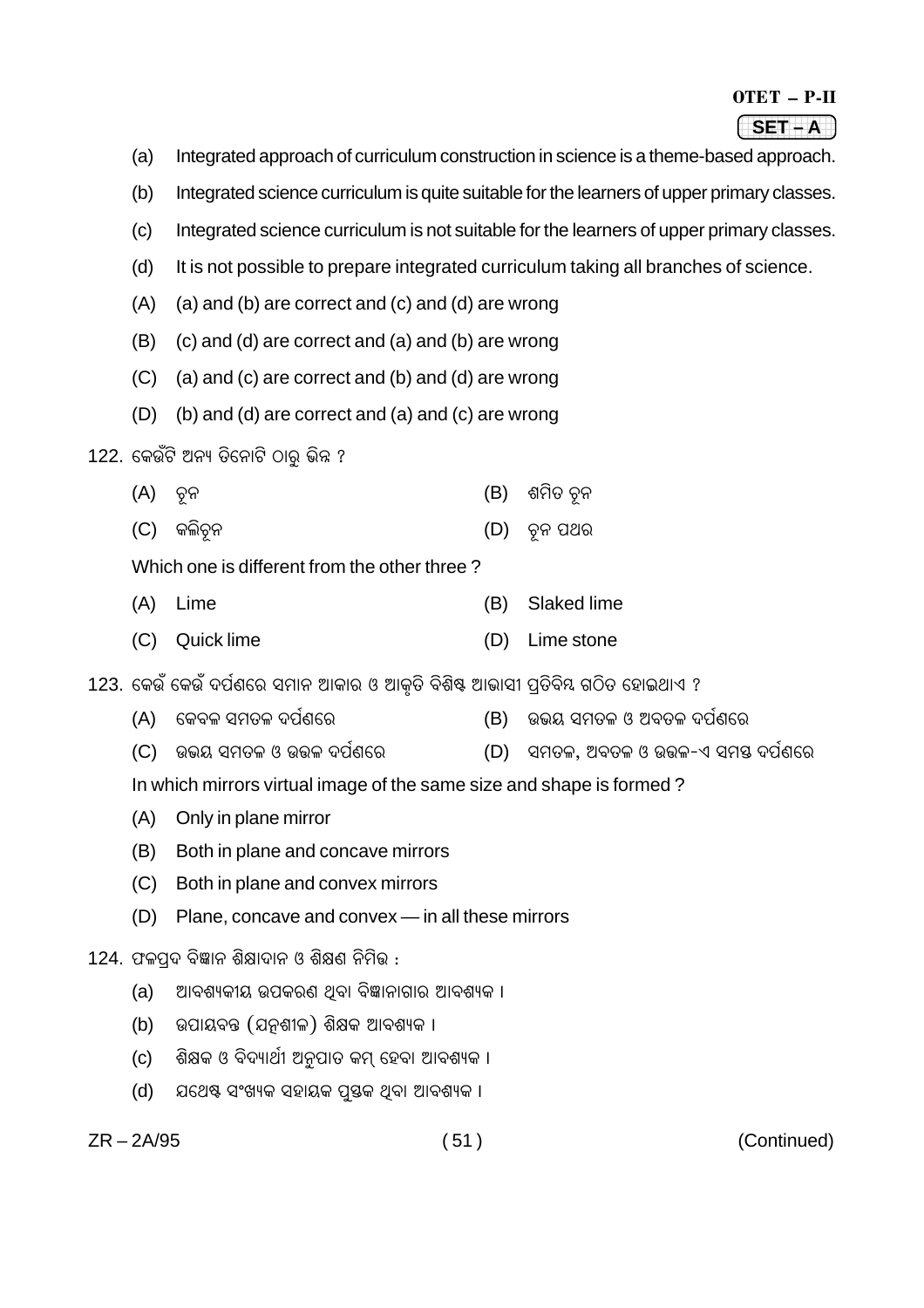#### OTET – P-II 1234567890123456789 1234567890123456789 1234567890123456789 **SET – A**

ଉପରୋକ୍ତ ପ୍ରତ୍ୟେକର ଗ୍ରତ୍ନକ୍ ବିଚାର କରି ନିମ୍ବୋକ୍ତ ମଧ୍ୟର୍ କେଉଁ କ୍**ମଟି ଠିକ୍** ?

- (A) abcd (B) bcad
- (C) badc (D) acdb

For effective teaching and learning of science :

- (a) Well-equipped laboratory is required
- (b) Resourceful teachers are required
- (c) Low Teacher-pupil ratio is required
- (d) A good number of reference books should be available

Considering the importance of each of the above which one of the following sequences is correct ?

- (A) abcd (B) bcad
- (C) badc (D) acdb

125. କ୍ୟପିକ୍ ନାଇଟ୍ରେଟ୍ର ଦୂଇଟି ଅଣ୍ରେ ମୋଟ ଯେଉଁ ସଂଖ୍ୟକ ପରମାଣ୍ ଅଛି, ନିମ୍ବୋକ୍ତ କେଉଁଟିରେ ମୋଟ ସେହି ସଂଖ୍ୟକ ପରମାଣ୍ଡ ଅଛି ?

- (A) ଏମୋନିୟମ୍ ସଲ୍ଫେଟ୍ର ଗୋଟିଏ ଅଣ୍ଟ୍ (B) ଏଲ୍ମିନିୟମ୍ କାର୍ବୋନେଟ୍ର ଗୋଟିଏ ଅଣ୍
- (C) ସୋଡିୟମ୍ ବାଇକାର୍ବୋନେଟ୍ର ଡିନୋଟି ଅଣ୍ଟ୍ (D) ପୋଟାସିୟମ୍ କ୍ଟୋରେଟ୍ର ଚାରୋଟି ଅଣ୍

Which one of the following contain(s) the same number of total atoms as that in two molecules of cupric nitrate ?

- (A) One molecule of ammonium sulphate
- (B) One molecules of aluminium carbonate
- (C) Three molecules of sodium bicarbonate
- (D) Four molecules of potassium chlorate
- 126. ଗୋଟିଏ ଘରେ ପ୍ରତ୍ୟେକ 40W ର ଦୂଇଟି ବିଦ୍ୟୁତ୍ ବଲ୍ବ୍ ଓ ପ୍ରତ୍ୟେକ 60W ର ଦୂଇଟି ବିଦ୍ୟୁତ୍ ପଙ୍ଖା ଦିନକୁ 5 ଘଷ୍ଟା କେଖାଏଁ ଏକକାଳୀନ ବ୍ୟବହୂତ ହେଲେ ଏପ୍ରିଲ୍ ମାସରେ କେତେ ୟୁନିଟ୍ ବିଦ୍ୟତ୍ ଶକ୍ତି ବ୍ୟୟିତ ହେବ ?

(A) 15 (B) 20 (C) 30 (D) 40

If two electric bulbs of 40W each and two electric fans of 60W each are used simultaneously for 5 hours a day, how many units of electrical energy shall be consumed in the month of April ?

| $(A)$ 15     | (B) 20 | (C) 30 | $(D)$ 40    |
|--------------|--------|--------|-------------|
| $ZR - 2A/95$ | (52)   |        | (Continued) |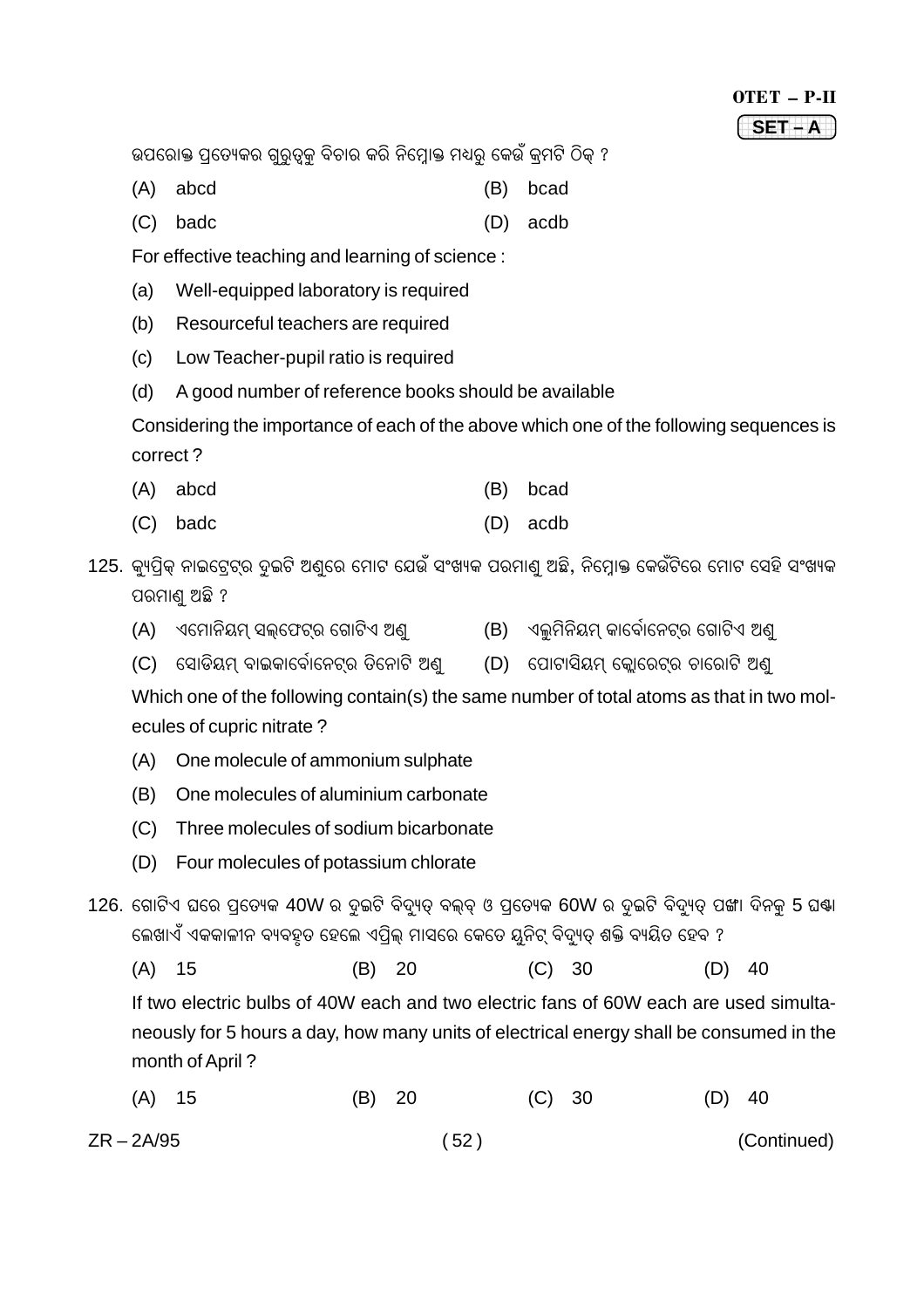127. ବିଜ୍ଞାନ ସୟନ୍ଧୀୟ ଅନୁଧ୍ୟାନ କ୍ଷେତ୍ରରେ :

- (a) ନିଜେ ଲିପିବଦ୍ଧ କରିଥିବା ତଥ୍ୟକୁ ଭିଭି କରି ସିଦ୍ଧାନ୍ତ ନେଇ ହେବ ।
- (b) ନିଜର ବନ୍ଧୁମାନେ ଲିପିବଦ୍ଧ କରିଥିବା ତଥ୍ୟକ ଭିତ୍ତି କରି ସିଦ୍ଧାନ୍ତ ନେଇ ହେବ ।
- (c) ବିଶେଷଜ୍ଞମାନଙ୍କ ଦୃାରା ଲିପିବଦ୍ଧ ତଥ୍ୟକୁ ଭିତ୍ତିକରି ସିଦ୍ଧାନ୍ତ ନେଇ ହେବ ।

ନିମ୍ନୋକ୍ତ ମଧ୍ୟରୁ କେଉଁଟି ଉଚିତ ପଦକ୍ଷେପ ହେବ ?

- $(A)$  କେବଳ $(a)$  (A)  $\left( B\right)$  କେବଳ $(C)$
- $(C)$  ଉଭୟ (a) ଓ  $(C)$  (D) ଉଭୟ (a) ଓ (b)

In science related studies :

- (a) Inference can be drawn from the tabulated data made by self.
- (b) Inference can be drawn from the data tabulated by own friends.
- (c) Inference can be drawn from the data tabulated by a group of experts. Which one of the following would be the right step ?
- (A) (a) only (B) (c) only
- $(C)$  Both (a) and  $(C)$  (D) Both (a) and (b)
- 

- 128. କେଉଁଟି ଠିକ୍ ନୁହେଁ ?
	- $(A)$  ନ୍ୟଷ୍ଟି ଗୁଣସ୍ୱତ୍ୱ ଜିନ୍ $(5)$  ଲୀବକୋଷ ପ୍ରୋଟୋପ୍ଲାଜମ୍ ନ୍ୟଷ୍ଟି
	- $(C)$  ଜୀବକୋଷ କୋଷଝିଲ୍ଲୀ ସାଇଟୋପ୍ଲାଜମ୍ (D) ଜୀବକୋଷ ସାଇଟୋପ୍ଲାଜମ୍ ନ୍ୟଷ୍ଟି

Which one is not correct ?

- (A) Nucleus Chromosome Gene (B) Cell Protoplasm Nucleus
- (C) Cell Cell membrane Cytoplasm (D) Cell Cytoplasm Nucleus
- 129. (a) ପ୍ରତୀକ, କେବଳ ମୌଳିକ ପାଇଁ ପ୍ରଯୁଜ୍ୟ ।
	- (b) ସଂକେତ, କେବଳ ଯୌଗିକ ପାଇଁ ପ୍ରଯ୍ତକ୍ୟ ।
	- $(A)$  (a) ଠିକ୍ ଏବଂ (b) ଭଲ୍ $(B)$  (b) ଠିକ୍ ଏବଂ (a) ଭଲ୍
	- (C) Dµÿß (a) H (b) vÿçLúÿ (D) Dµÿß (a) H (b) µëÿàúÿ
	- (a) Symbol is applicable to elements only.
	- (b) Formula is applicable to compounds only.
	- $(A)$  (a) is correct and  $(b)$  is wrong  $(B)$  (b) is correct and  $(a)$  is wrong
	- (C) Both (a) and (b) are correct (D) Both (a) and (b) are wrong
- 

ZR – 2A/95 ( 53 ) (Continued)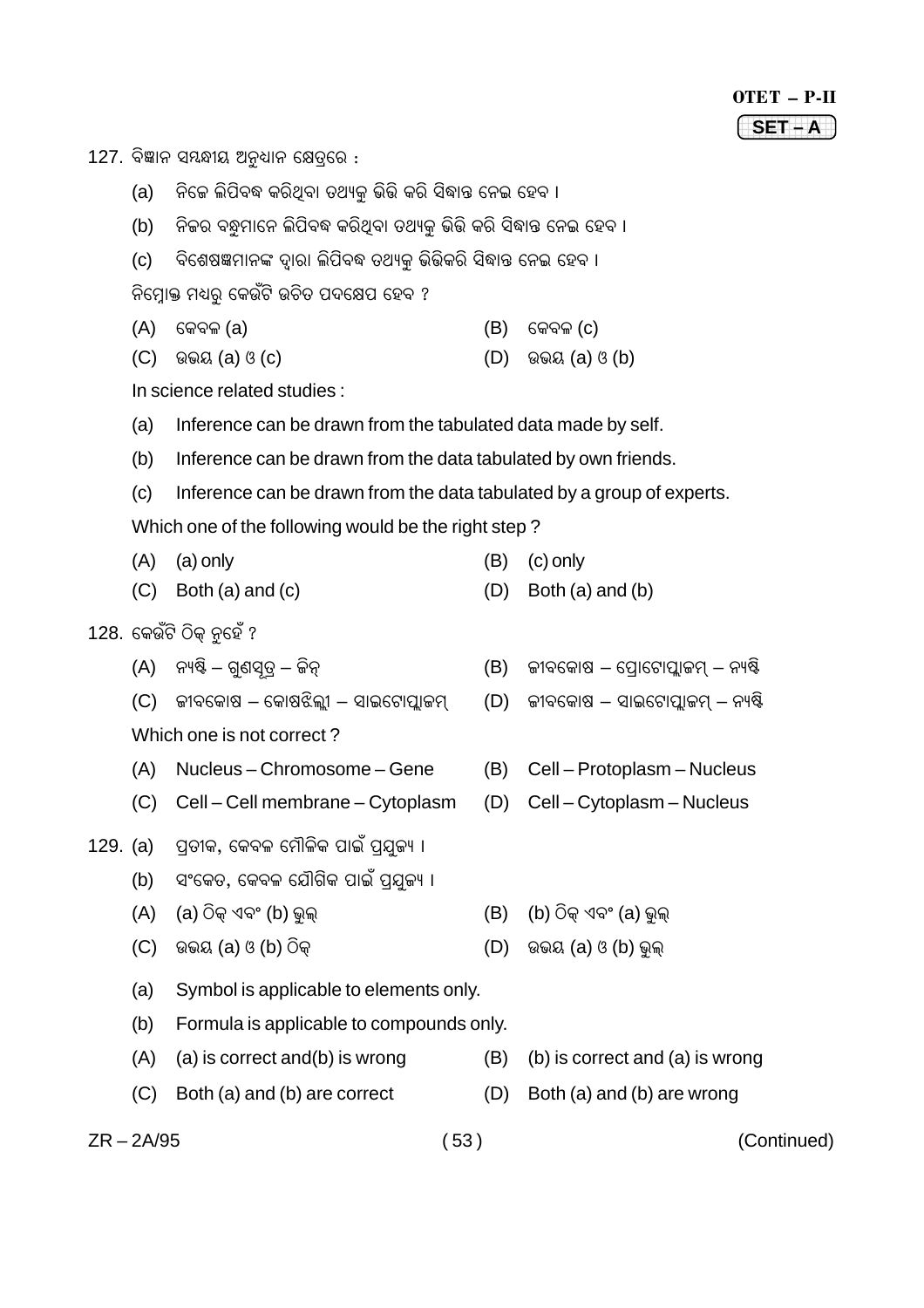| $\mathbf{H}^{\prime}$ $\mathbf{T}$<br>$\mathbf{O}^{\prime}$ |  |
|-------------------------------------------------------------|--|
|                                                             |  |

1234567890123456789 1234567890123456789 **SET – A**

130. କେଉଁ ମାନର ବଟକରାଟି ଦୋକାନଗୁଡ଼ିକରେ ଉପଲବ୍ଧ ନୁହେଁ ?

| (a)      | 100 의.                                                                            | (b) | $200$ ଗା.                         |  |  |  |
|----------|-----------------------------------------------------------------------------------|-----|-----------------------------------|--|--|--|
| (c)      | 250 의.                                                                            | (d) | 500 gl.                           |  |  |  |
| ଏହା ଏକ — |                                                                                   |     |                                   |  |  |  |
| (A)      | ଜ୍ଞାନଭିଭିକ ପ୍ରଶ୍ମ                                                                 | (B) | ବୋଧଭିଭିକ ପ୍ରଶ୍ମ                   |  |  |  |
| (C)      | ପ୍ରୟୋଗଭିଭିକ ପଶ୍ମ                                                                  | (D) | କୌଶଳଭିଭିକ ପ୍ରଶ୍ମ                  |  |  |  |
|          | Weight of which denomination is not available in the shops?                       |     |                                   |  |  |  |
| (a)      | 100 <sub>g</sub>                                                                  | (b) | 200 <sub>g</sub>                  |  |  |  |
| (c)      | $250$ g                                                                           | (d) | 500 <sub>g</sub>                  |  |  |  |
|          | This is a/an :                                                                    |     |                                   |  |  |  |
| (A)      | Knowledge-based question                                                          | (B) | Understanding-based question      |  |  |  |
| (C)      | Application-based question                                                        | (D) | Skill-based question              |  |  |  |
|          | 131. ନିମ୍ରୋକ୍ତ କେଉଁ କ୍ଷେତ୍ରରେ ଏକ ଭିନ୍ନ ଧରଣର ପରିବର୍ଭନ ଘଟେ ?                        |     |                                   |  |  |  |
| (A)      | କଳରେ ଚୂନ ମିଶାଇଲେ                                                                  | (B) | ଚ୍ଚଳରେ ସୋଡ଼ିୟମ୍ କ୍ଲୋରାଇଡ୍ ମିଶାଇଲେ |  |  |  |
| (C)      | କଳରେ ଘନ ସଲ୍ଫୁରିକ୍ ଅମ୍ଳ ମିଶାଇଲେ                                                    | (D) | ଜଳରେ ଗୁ କୋଇ୍ ମିଶାଇଲେ              |  |  |  |
|          | In which one of the following cases a different kind of change occurs?            |     |                                   |  |  |  |
| (A)      | Adding lime to water                                                              |     |                                   |  |  |  |
| (B)      | Adding sodium chloride to water                                                   |     |                                   |  |  |  |
| (C)      | Adding concentrated sulphuric acid to water                                       |     |                                   |  |  |  |
| (D)      | Adding glucose to water                                                           |     |                                   |  |  |  |
|          | 132. ନିମ୍ନୋକ୍ତ କେଉଁ କ୍ଷେତ୍ରରେ ଅବତଳ ଦର୍ପଣରେ ସଳଖ ପ୍ରତିବିୟ ଗଠିତ ହୋଇଥାଏ ?             |     |                                   |  |  |  |
|          | ଯେତେବେଳେ ବସ୍ତୁ :                                                                  |     |                                   |  |  |  |
| (A)      | $C$ ରେ ଥାଏ                                                                        | (B) | $C$ ଓ $F$ ମଧ୍ୟରେ ଥାଏ              |  |  |  |
| (C)      | F ରେ ଥାଏ                                                                          | (D) | $F$ ଓ P ମଧ୍ୟରେ                    |  |  |  |
|          | In which one of the following cases an erect image is formed in a concave mirror? |     |                                   |  |  |  |
|          | When the object is:                                                               |     |                                   |  |  |  |
| (A)      | At C                                                                              | (B) | Between C and F                   |  |  |  |
| (C)      | At F                                                                              | (D) | Between F and P                   |  |  |  |

ZR – 2A/95 ( 54 ) (Continued)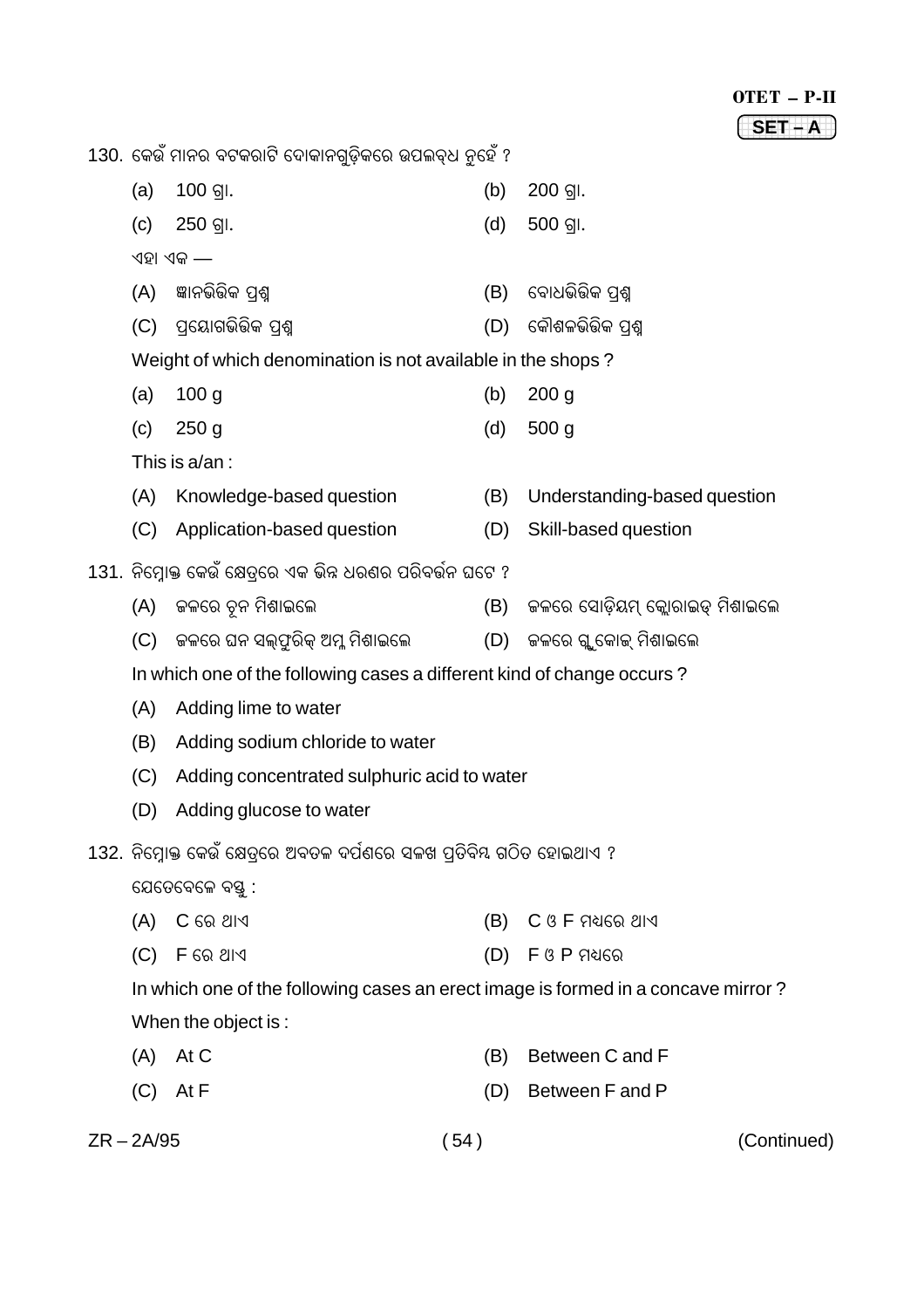#### OTET – P-II 1234567890123456789 1234567890123456789 1234567890123456789 **SET – A**

- $133.$  (a) ପ୍ରତ୍ୟାଶିତ ଶିକ୍ଷଣ ଫଳାଫଳ
	- (b) ପତ୍ୟାଶିତ ଆଚରଣଗତ ପରିବର୍ତ୍ତନ
	- (c) ନିର୍ଦ୍ଦିଷ୍ଟ ଶିକ୍ଷାଦାନ ଲକ୍ଷ୍ୟ
	- (A) (a) ଓ (b) ଏକା ଅଟେ ଏବଂ (c) ଭିନ୍ନ ଅଟେ  $\qquad$  (B)  $\qquad$  (a), (b) ଓ (c) ପରସ୍ପର ଠାର୍ ଭିନ୍ନ
	- $(C)$  (a), (b) ଓ (c) ଏକା ଅଟନ୍ତି (D) (a) ଓ (c) ଏକା ଅଟେ ଏବଂ (b) ଭିନ୍ନ ଅଟେ
	- (a) Expected Learning Outcomes
	- (b) Expected Behavioral Changes
	- (c) Specific Instructional Objectives
	- (A) (a) and (b) are the same and (c) is different
	- (B) (a), (b) and (c) are different from each other
	- $(C)$  (a), (b) and (c) are the same
	- (D) (a) and (c) are the same and (b) is different

#### 134. କେଉଁଟି ଅନ୍ୟ ତିନୋଟି ଠାର୍ ଭିନ୍ନ ?

- (A) àÿæÁÿ S÷¡ÿç (B) ¨çsë¿sæÀÿç S÷¡ÿç
- (C) {Ó´'ÿ S÷¡ÿç (D) {†ÿðÁÿ S÷¡ÿç

#### Which one is different from the other three ?

- (A) Salivary gland (B) Pituitary gland
- (C) Sweat gland (D) Oil gland
- 135. ରାସାୟନିକ ସମୀକରଣ ଗୁଡ଼ିକରେ ନିମୁମୁଖୀ ତୀର ଚିହୁ ଏବଂ ଉର୍ଦ୍ଧମୁଖୀ ତୀର ଚିହୁ :
	- (a) କେବଳ ପ୍ରତିକାରକଗୁଡ଼ିକର କଡ଼ରେ ଲେଖାଯାଏ ।
	- (b) କେବଳ ଉତ୍ପାଦଗଡ଼ିକର କଡ଼ରେ ଲେଖାଯାଏ ।
	- (c) ଉଭୟ ପ୍ରତିକାରକ ଓ ଉତ୍ପାଦଗ୍ରଡ଼ିକର କଡ଼ରେ ଲେଖାଯାଏ ।
	- $(A)$  (a) ଠିକ୍ ଏବଂ (b) ଓ (c) ଭୁଲ୍ $(B)$  (b) ଠିକ୍ ଏବଂ (a) ଓ (c) ଭୁଲ୍
	- $(C)$   $(C)$  ଠିକ୍ ଏବଂ (a) ଓ (b) ଭୁଲ୍ $(D)$  ଉପରୋକ୍ତ (a), (b) ଓ (c) ଭଳି କୌଣସି ନିୟମ ନାହିଁ

ZR – 2A/95 ( 55 ) (Continued)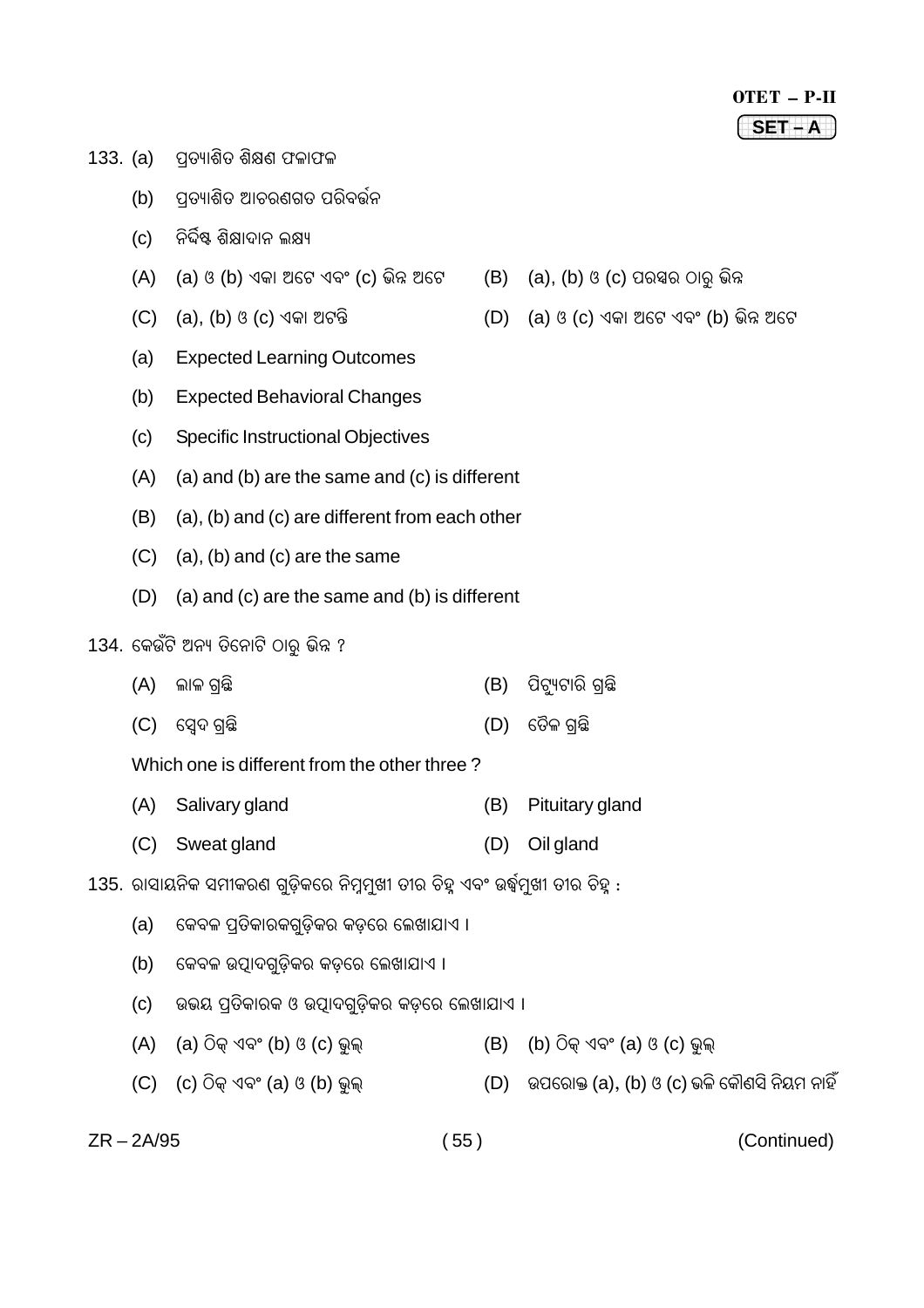| OTET<br>'' |  |
|------------|--|
|            |  |

In chemical equations downward arrow and upward arrow are written :

- (a) By the sides of the reactants only
- (b) By the sides of the products only
- (c) By the sides of both the reactants and products
- (A) (a) is correct and (b) and (c) are wrong
- (B) (b) is correct and (a) and (c) are wrong
- (C) (c) is correct and (a) and (b) are wrong
- (D) There are no rules as stated in (a), (b) and (c) above
- 136. (a) ଗଠନକ୍ଷମ (ଗଠନାମକ) ମଲ୍ୟାୟନ ଶିକ୍ଷାଦାନର ଦୂର୍ବଳ ବିନ୍ଦୁଗଡିକ୍ ଚିହୁଟ କରିଥାଏ ।
	- (b) ଗଠନକ୍ଷମ ମୁଲ୍ୟାୟନ ଶିକ୍ଷଣର ଦୂର୍ବଳ ବିନ୍ଦଗୁଡ଼ିକ ଚିହୁଟ କରିଥାଏ ।
	- (c) ଗଠନକ୍ଷମ ମଲ୍ୟାୟନ ଦ୍ୱାରା ସମୟର ଅଯଥା ଅପଚୟ ହୋଇଥାଏ ।
	- (d) ସାମଗିକ ମଲ୍ୟାୟନ ବ୍ୟବସ୍ଥା ଥବା ବେଳେ ଗଠନକ୍ଷମ ମଲ୍ୟାୟନର କୌଣସି ଆବଶ୍ୟକତା ନାହିଁ ।
	- $(A)$  (a)  $(3 \t{b})$   $\widehat{O}$ କ ଏବଂ (c)  $(3 \t{d})$  ଭୁଲ $(B)$  (c)  $(3 \t{d})$   $\widehat{O}$ କ ଏବଂ (a)  $(3 \t{b})$  ଭୁଲ
	- $(C)$  (d)  $\widehat{O}$ କ୍ ଏବଂ (a), (b) ଓ (c) ଭଲ $(D)$  (b)  $\widehat{O}$ କ୍ ଏବଂ (a), (c) ଓ (d) ଭଲ୍
	- (a) Formative evaluation diagnoses the weak spots of teaching.
	- (b) Formative evaluation diagnoses the weak spots of learning.
	- (c) Time is unnecessarily wasted by formative evaluation.
	- (d) There is no need of formative evaluation when there is provision for summative evaluation.
	- $(A)$  (a) and (b) is correct and (c) and (d) are wrong
	- (B) (c) and (d) is correct and (a) and (b) are wrong
	- (C) (d) is correct and (a), (b) and (c) are wrong
	- (D) (b) is correct and (a), (c) and (d) are wrong
- 137. ଗୋଟିଏ ମଟରକାର୍ର ପାରୟିକ ପରିବେଗ 25 ms<sup>–1</sup> ଥିଲା । ବ୍ରେକ୍ ପ୍ରୟୋଗ କରିବାରୁ କାର୍ଟି 2 ସେକେଣ୍ଠରେ ସ୍ଥିରାବସ୍ଥାକୁ ଆସିଲା । କାରଟିର ତରଣ କେତେ ଥିଲା ?
	- (A)  $12.5 \text{ ms}^{-2}$  (B)  $-12.5 \text{ ms}^{-2}$ (C)  $25 \text{ ms}^{-2}$  (D)  $-25 \text{ ms}^{-2}$

ZR – 2A/95 ( 56 ) (Continued)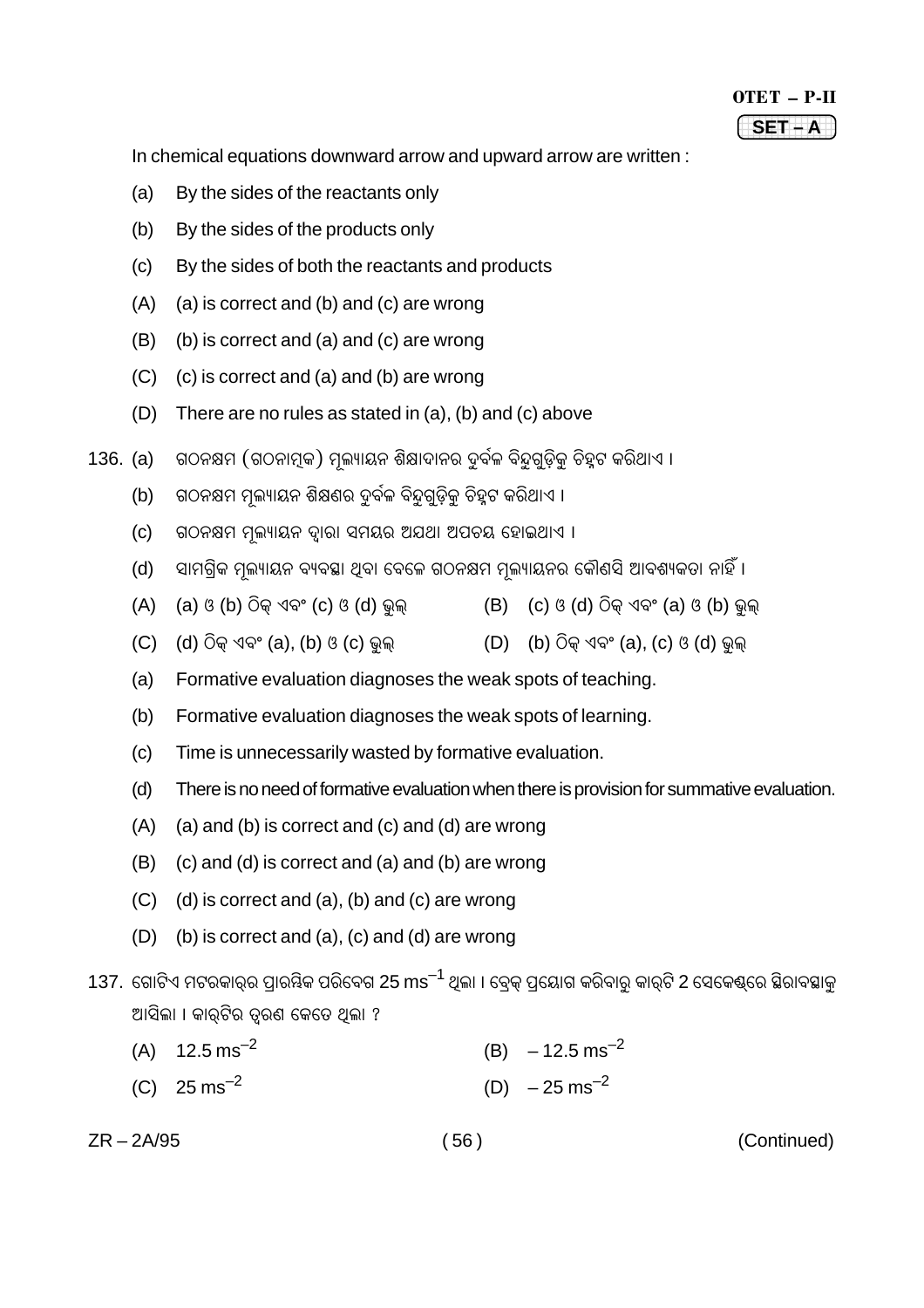OTET – P-II

#### 1234567890123456789 1234567890123456789 1234567890123456789 **SET – A**

The initial velocity of a motor car was 25 ms $^{-1}$  . On applying brake it came to rest in 2 seconds. What was the acceleration of the car ?

- (A)  $12.5 \text{ ms}^{-2}$  (B)  $-12.5 \text{ ms}^{-2}$
- (C)  $25 \text{ ms}^{-2}$  (D)  $-25 \text{ ms}^{-2}$

138. **XY<sub>2</sub> ଏକ ଯୌଗିକର ସଂକେତ ଅଟେ, ଯେଉଁଥିରେ X ଏକ ଧାତୁ ଏବଂ Y ଏକ ଅଧାତୁ ଅଟେ । Y ଓ X ର ଯୋଜ୍ୟତା** ଯଥାକ୍ୱମେ :

- (a)  $1$  ଓ 2 ହୋଇପାରେ (b) 2 ଓ 1 ହୋଇପାରେ
- (c) 3 H 6 {ÜÿæB¨æ{Àÿ (d) 4 H 2 {ÜÿæB¨æ{Àÿ
- $(A)$  (a)  $(3 \cdot C)$   $\widehat{O}$ କ୍ ଏବଂ (b)  $(3 \cdot d)$  ଭୁଲ୍ $(B)$  (b)  $(3 \cdot d)$   $\widehat{O}$ କ୍ ଏବଂ (a)  $(3 \cdot C)$  ଭୁଲ୍
- $(C)$  (a) ଠିକ୍ ଏବଂ (b), (c) ଓ (d) ଭୁଲ୍ $(D)$  (b) ଠିକ୍ ଏବଂ (a), (c) ଓ (d) ଭୁଲ୍

XY $_{\rm 2}$  is the formula of a compound in which X is a metal and Y is a non-metal. The valencies of Y and X respectively may be :

- (a) 1 and 2 (b) 2 and 1
- (c)  $3 \text{ and } 6$  (d)  $4 \text{ and } 2$
- (A) (a) and (c) are correct and (b) and (d) are wrong
- (B) (b) and (d) are correct and (a) and (c) are wrong
- (C) (a) is correct and (b), (c) and (d) are wrong
- (D) (b) is correct and (a), (c) and (d) are wrong

139. କେଉଁ ପଦ୍ଧତିରେ ବିଦ୍ୟାର୍ଥୀକୁ ନୂତନ ଜ୍ଞାନ ଆବିଷାର ଓ ଗଠନ କରିବା ପାଇଁ ଅଧିକ ସୁଯୋଗ ଉପଲବ୍ଧ ହୋଇଥାଏ ?

- (A) ପୋକେକ୍ଟ୍ ପଦ୍ଧତି (B) ସମସ୍ୟା ସମାଧାନମୂଳକ ପଦ୍ଧତି
- (C) ବିଜ୍ଞାନାଗାର ପଦ୍ଧତି (D) ପଦର୍ଶନ ପଦ୍ଧତି

In which method ample opportunities are available to the learner to discover and construct new knowledge :

- (A) Project method (B) Problem solving method
- (C) Laboratory method (D) Demostration method

140. ରୋଗର କାରକକ ଭିଭି କରି କେଉଁଟି ଅନ୍ୟ ତିନୋଟି ଠାର୍ ଭିନ୍ନ ?

- (A) {¨æàÿçH (B) AæþæÉß
- (C) ହାଡଫଟି (D) ହେପାଟାଇଟିସ୍-B

ZR – 2A/95 ( 57 ) (Continued)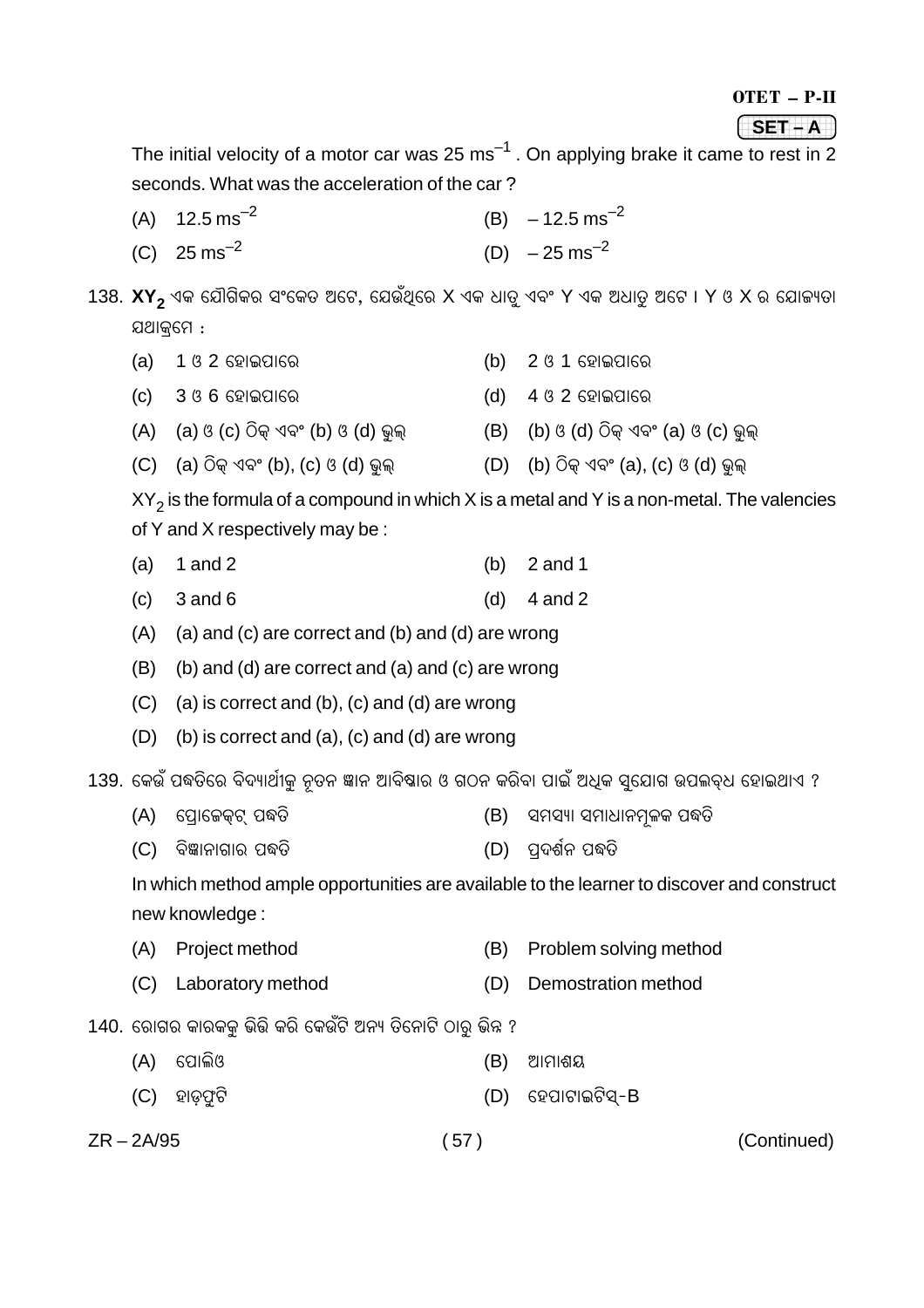### OTET – P-II

#### 1234567890123456789 1234567890123456789 1234567890123456789 **SET – A**

Basing on the causative factor of the disease which one is different from the other three?

- (A) Polio (B) Dysentery
- (C) Chicken pox (D) Hepatitis-B
- 141. କେଉଁଟିର ଏକକ ଅନ୍ୟ ତିନୋଟିର ଏକକ ଠାରୁ ଭିନ୍ନ ?
	- (A) `ÿæ¨ (B) ¯ÿÁÿ
	- (C) ÓóWæ†ÿ (D) ¨â¯ÿ†ÿæ

The unit of which one is different from that of the other three ?

- (A) Pressure (B) Force
- (C) Thrust (D) Buoyancy
- 142. ବିଜ୍ଞାନ ମତ ଅନୁଯାୟୀ ନିରାପଦ ପାନୀୟ ଜଳ ପାଇବା ପାଇଁ ନିମ୍ନୋକ୍ତ ମଧ୍ୟରୁ କେଉଁ ପଦ୍ଧତିଟି ଉକୃଷ୍ଣତର ?
	- (a) ଜଳକୁ ଫୁଟାଇ ସାରି ଛାଣିବା
	- (b) ଜଳକ ଛାଣି ସାରି ଫଟାଇବା
	- (c) କଳକ ଛାଣି ସାରି ଫଟାଇବା ପରେ ପଣି ଛାଣିବା
	- (d) କଳରେ କ୍ଲୋରିନ୍ ବଟିକା ପକାଇ ପିଇପାରିବ

ଏହା ଏକ $\cdot$ 

- (A) jæœÿµÿçˆÿçLÿ ¨÷ɧ (B) {¯ÿ晵ÿçˆÿçLÿ ¨÷ɧ
- (C) ପ୍ୟୋଗଭିଭିକ ପଶ୍ଚ (D) କୌଶଳଭିଭିକ ପଶ୍ଚ

According to science, which one of the following method is better to make water safe for drinking ?

- (a) Filter the water after boiling
- (b) Boil the water after filtering
- (c) Filter, then boil and again filter the water
- (d) One can drink after putting chorine tablet in water

This is a/an :

- (A) Knowledge-based question
- (B) Understanding-based question
- (C) Application-based question
- (D) Skill-based question

ZR – 2A/95 ( 58 ) (Continued)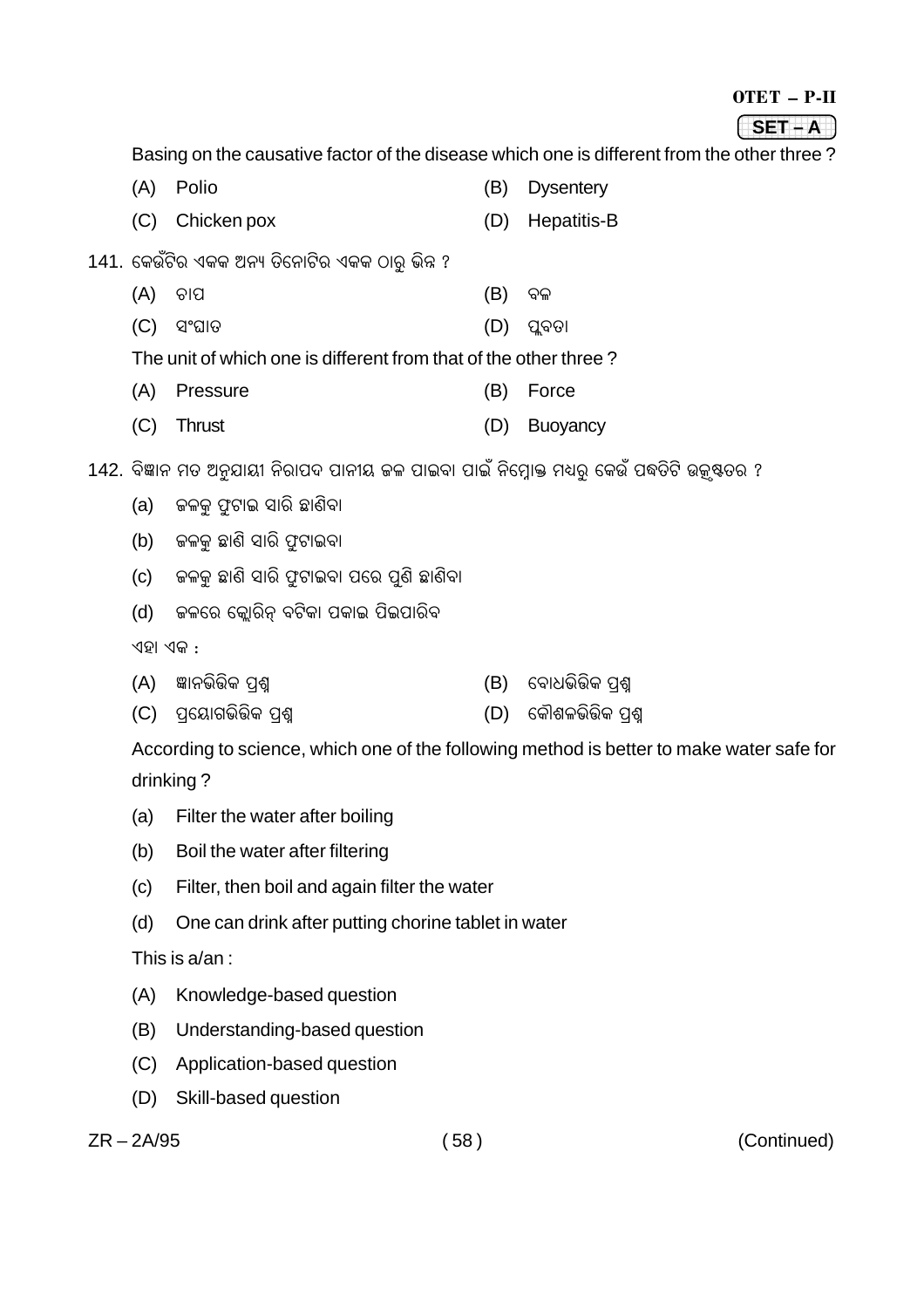# OTET - P-II  $SET - A$

143. ସବଳକ୍ଷାର ଓ ଦୁର୍ବଳ ଅମ୍ଳର ଯୋଡ଼ା କେଉଁଟି ?

- (A) NaOH and HCI
- (C)  $NH_4OH$  and  $H_2CO_3$

(B) KOH and  $H_2SO_4$ 

(D)  $Ca(OH)_2$  and  $H_2SO_3$ 

Which one is the pair of strong base and weak acid?

- $(A)$ NaOH and HCI
- (D)  $Ca(OH)_2$  and  $H_2SO_3$ (C)  $NH_4OH$  and  $H_2CO_3$

144. ତଳେ ଦିଆଯାଇଥିବା ପରିପଥରେ A ଓ B ବିନ୍ଦୁ ମଧ୍ୟରେ ସମୂହ (ପରିଣାମୀ) ପ୍ରତିରୋଧ କେତେ ହେବ ?



What will be the equivalent resistance between the points A and B in the circuit given below?



- 
- (B) KOH and  $H_2SO_4$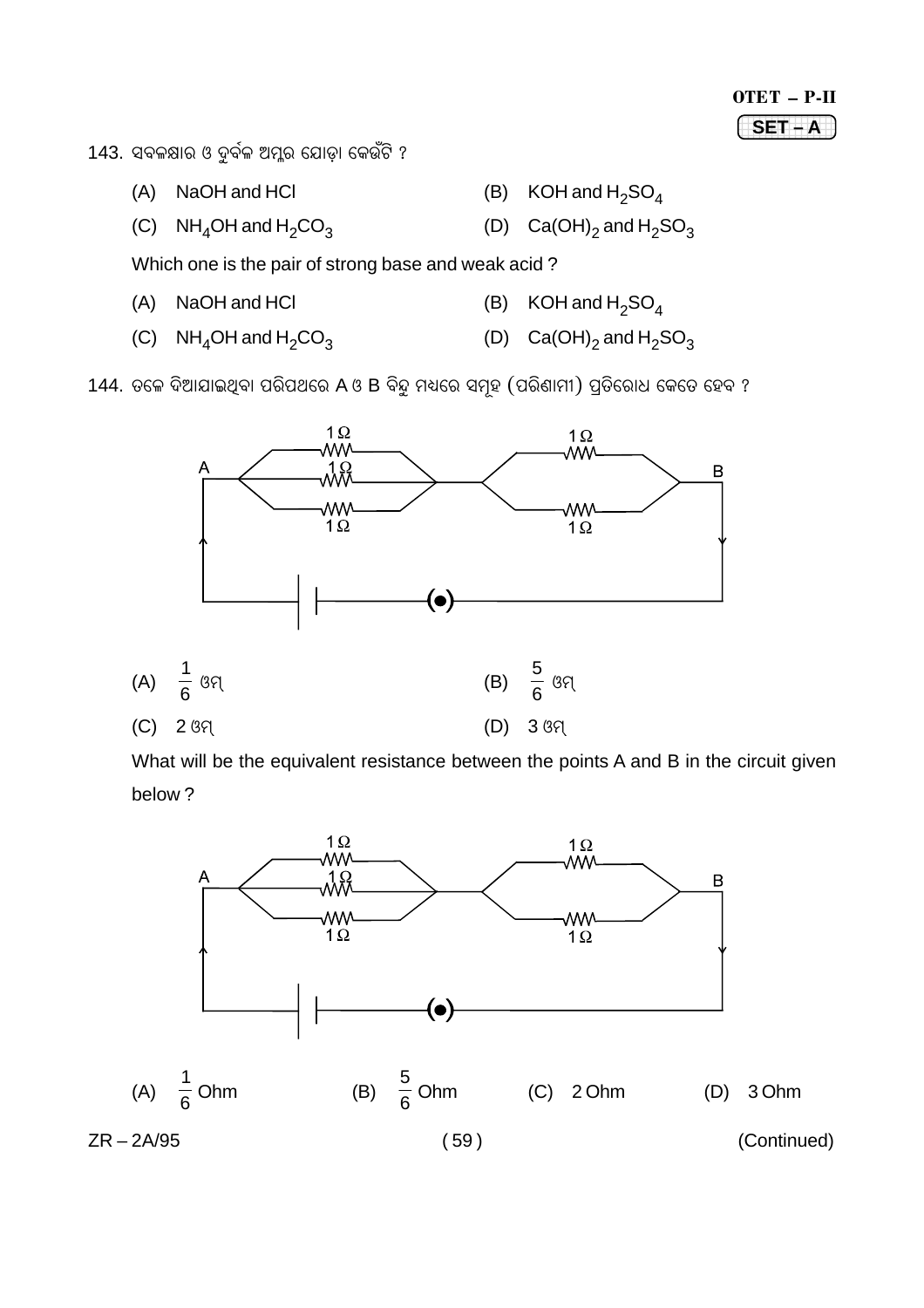| OTET | P-IT |
|------|------|
|      |      |

1234567890123456789 1234567890123456789 1234567890123456789 **SET – A**

145. ଭାରତର ସାଧାରଣ ବିଦ୍ୟାଳୟଗୁଡ଼ିକର ଉଚ୍ଚ ପ୍ରାଥମିକ ଶ୍ରେଣୀଗୁଡ଼ିକରେ ବିଜ୍ଞାନ ଶିକ୍ଷାଦାନ ନିମିଭ ନିମ୍ନୋକ୍ତ ମଧ୍ୟରୁ କେଉଁ ଶିକ୍ଷାଦାନ ପଦ୍ଧତିଟି ବାଞ୍ଚନୀୟ ?

- (A) ¯ÿçjæœÿæSæÀÿ ¨•†ÿç (B) ¨÷'ÿÉöœÿ ¨•†ÿç
- (C) ପ୍ରୋଜେକ୍ଟ୍ ପଦ୍ଧତି (D) ସମସ୍ୟା ସମାଧାନମୂଳକ ପଦ୍ଧତି

Which one of the following methods is desirable for teaching science in the upper primary classes of the general schools in India ?

- (A) Laboratory Method (B) Demonstration Method
- (C) Project Method (D) Problem solving Method

## 146. କେଉଁଗ୍ଡିକ ଭିନ୍ନ ଶେଣୀ ଭ୍କ ?

- (A) ବଧ, ଶୁକ୍, ପୃଥିବୀ, ମଙ୍ଗଳ (B) ଗ୍ୟାସ୍ କିଆଷ୍ସମ୍ରହ
- (C) A;ÿ… S÷Üÿ ÓþíÜÿ (D) ¨æ\$#ö¯ÿS÷Üÿ ÓþíÜÿ

Which group belongs to a different class ?

- (A) Mercury, venus, Earth, Mars (B) Gas giants
- (C) Inner Planets (D) Terrestrial planets
- $147.$  ପାର୍ଶ୍ୱ ବିସ୍ଥାପନର ମାତା :
	- (A) କେବଳ ଆପତନ କୋଣ ଉପରେ ନିର୍ଭର ଶୀଳ
	- (B) କେବଳ ମାଧ୍ୟମଗୁଡ଼ିକର ପ୍ରକୃତି ଉପରେ ନିର୍ଭରଶୀଳ
	- (C) ଉଭୟ ଆପତନ କୋଣ ଏବଂ ମାଧ୍ୟମଗୁଡ଼ିକର ପ୍ରକୃତି ଉପରେ ନିର୍ଭରଶୀଳ
	- (D) ଉପରୋକ୍ତ କୌଣସିଟି ଉପରେ ନିର୍ଭରଶୀଳ ନୁହେଁ

The degree of lateral displacement :

- (A) Is dependent only on the angle of incidence
- (B) Is dependent only on the natures of the media
- (C) Is dependent on both the angle of incidence and the natures of the media
- (D) Is not dependent on any of the above

ZR – 2A/95 ( 60 ) (Continued)